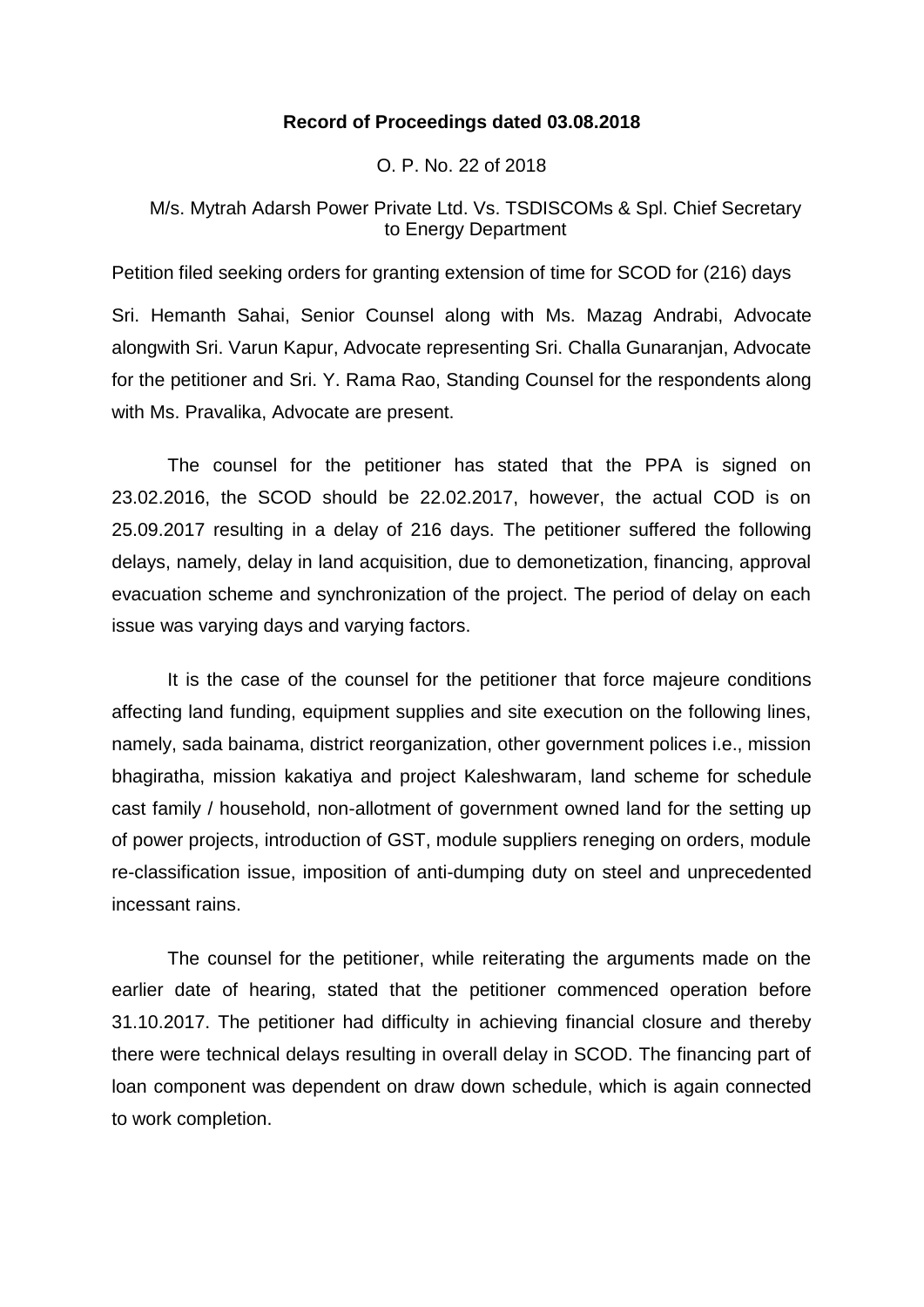The counsel for the petitioner stated that the RBI issued strict guidelines in respect of loan disbursement as also recovery of the same.

The counsel for the respondents stated that the petitioner has to comply with the terms of the agreement and cannot deviate from the time schedules stipulated therein. In order to avoid penalty under the PPA the petitioner ought to have sought permission and consent well in time for execution of the project. The Commission fairly extended and agreed to accept the directions of the government to the respondents herein. As such the petitioner did not take advantage of such direction since the direction itself came at the end of the period. The project which has been completed within the period accepted by the Commission has avoided payment of penalty.

The counsel for the respondents stated that the petitioner cannot take advantage or claim benefit merely because, the respondents did not issue or initiate any action towards termination of the agreement. Infact, in some of the cases, the respondents were ready to issue notices as the project by this time has completed the mandatory period of 17 or 21 months allowed under the PPA that is the SCOD period and the penalty period respectively. In the meantime the government intervened and directed the respondents to extend the period of completion of the project. Nevertheless, the petitioner ought to have pursued and completed the formalities as expeditiously as possible in terms of the PPA. Now as the petitioner is before the Commission, the force majeure conditions are not satisfying the provision in the PPA. The same may be considered by the Commission. The Commission may assess the need for extending the SCOD.

The counsel for the petitioner stated that by implied action the government allowed extension of SCOD till 30.06.2017 and later upto 31.10.2017, thereby accepting that there existed force majeure conditions.

Having heard the arguments of the counsel for parties, the matter is reserved for orders.

 Sd/- Chairman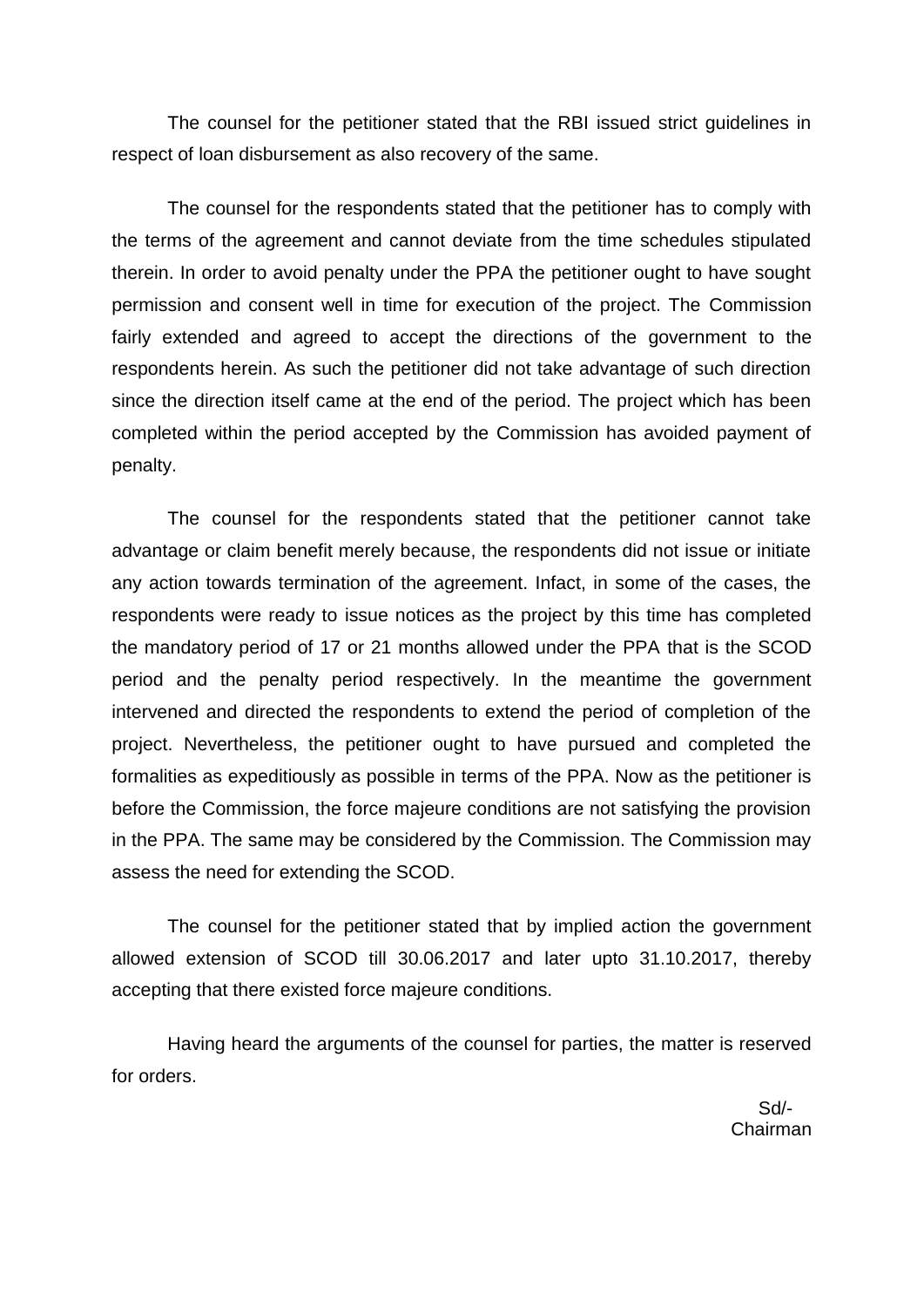#### O. P. No. 23 of 2018

# M/s. Mytrah Abhinav Power Private Ltd. Vs. TSDISCOMs & Spl. Chief Secretary to Energy Department

Petition filed seeking orders for granting extension of time for SCOD for (148) days

Sri. Hemanth Sahai, Senior Counsel along with Ms. Mazag Andrabi, Advocate alongwith Sri. Varun Kapur, Advocate representing Sri. Challa Gunaranjan, Advocate for the petitioner and Sri. Y. Rama Rao, Standing Counsel for the respondents along with Ms. Pravalika, Advocate are present.

The counsel for the petitioner has stated that the PPA is signed on 23.02.2016, the SCOD should be 22.02.2017, however, the actual COD is on 19.07.2017 resulting in a delay of 148 days. The petitioner suffered the following delays, namely, delay in land acquisition, financing and erection of transmission line. The period of delay on each issue was varying days and varying factors.

It is the case of the counsel for the petitioner that force majeure conditions affecting land funding, equipment supplies and site execution on the following lines, namely, sada bainama, district reorganization, other government polices i.e., mission bhagiratha, mission kakatiya and project Kaleshwaram, land scheme for schedule cast family / household, non-allotment of government owned land for the setting up of power projects, introduction of GST, module suppliers reneging on orders, module re-classification issue, imposition of anti-dumping duty on steel and unprecedented incessant rains.

The counsel for the petitioner, while reiterating the arguments made on the earlier date of hearing, stated that the petitioner commenced operation before 31.10.2017. The petitioner had difficulty in achieving financial closure and thereby there were technical delays resulting in overall delay in SCOD. The financing part of loan component was dependent on draw down schedule, which is again connected to work completion.

The counsel for the petitioner stated that the RBI issued strict guidelines in respect of loan disbursement as also recovery of the same.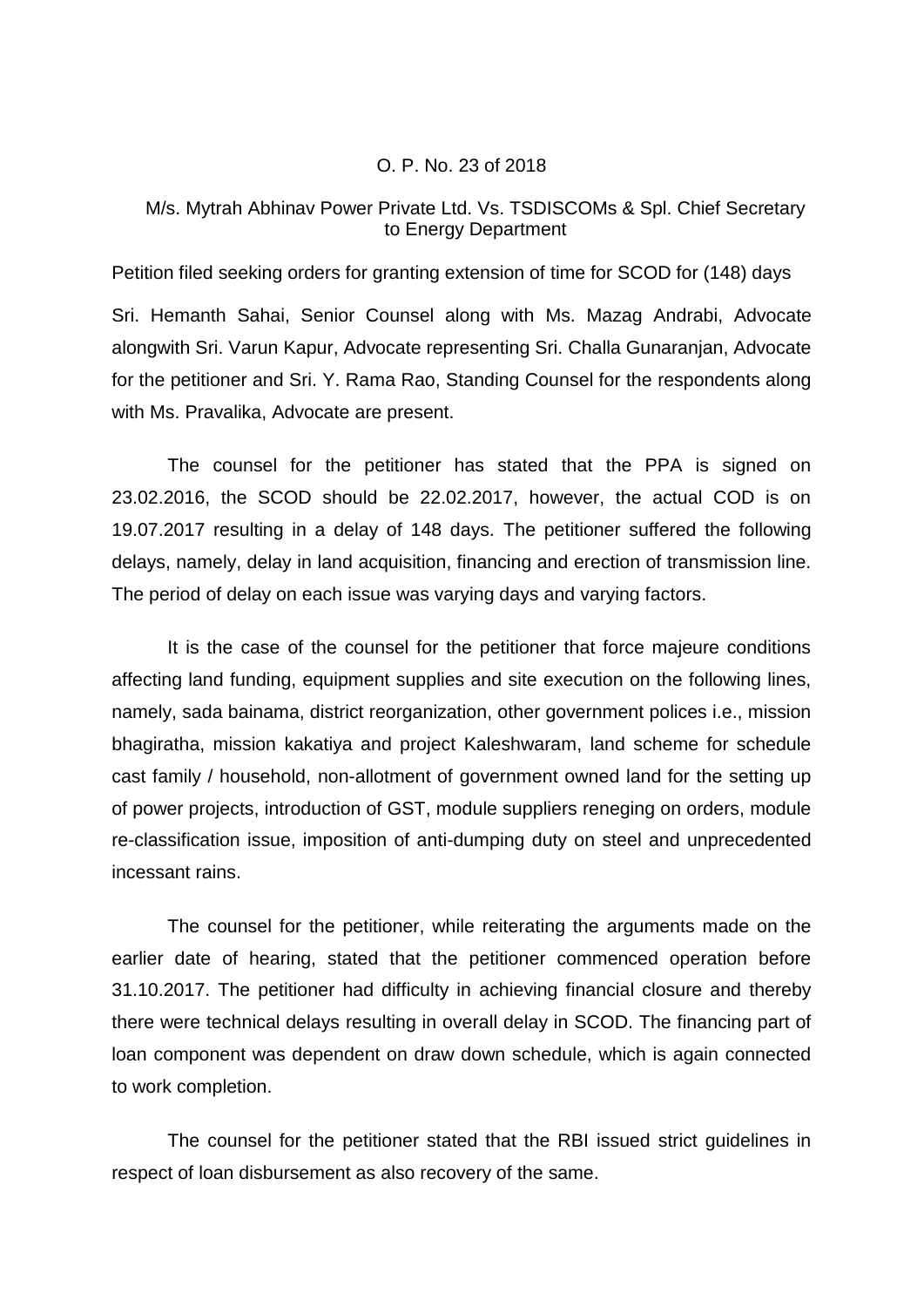The counsel for the respondents stated that the petitioner has to comply with the terms of the agreement and cannot deviate from the time schedules stipulated therein. In order to avoid penalty under the PPA the petitioner ought to have sought permission and consent well in time for execution of the project. The Commission fairly extended and agreed to accept the directions of the government to the respondents herein. As such the petitioner did not take advantage of such direction since the direction itself came at the end of the period. The project which has been completed within the period accepted by the Commission has avoided payment of penalty.

The counsel for the respondents stated that the petitioner cannot take advantage or claim benefit merely because, the respondents did not issue or initiate any action towards termination of the agreement. Infact, in some of the cases, the respondents were ready to issue notices as the project by this time has completed the mandatory period of 17 or 21 months allowed under the PPA that is the SCOD period and the penalty period respectively. In the meantime the government intervened and directed the respondents to extend the period of completion of the project. Nevertheless, the petitioner ought to have pursued and completed the formalities as expeditiously as possible in terms of the PPA. Now as the petitioner is before the Commission, the force majeure conditions are not satisfying the provision in the PPA. The same may be considered by the Commission. The Commission may assess the need for extending the SCOD.

The counsel for the petitioner stated that by implied action the government allowed extension of SCOD till 30.06.2017 and later upto 31.10.2017, thereby accepting that there existed force majeure conditions.

Having heard the arguments of the counsel for parties, the matter is reserved for orders.

 Sd/- Chairman

#### O. P. No. 24 of 2018

M/s. Mytrah Adarsh Power Private Ltd. Vs. TSDISCOMs & Spl. Chief Secretary to Energy Department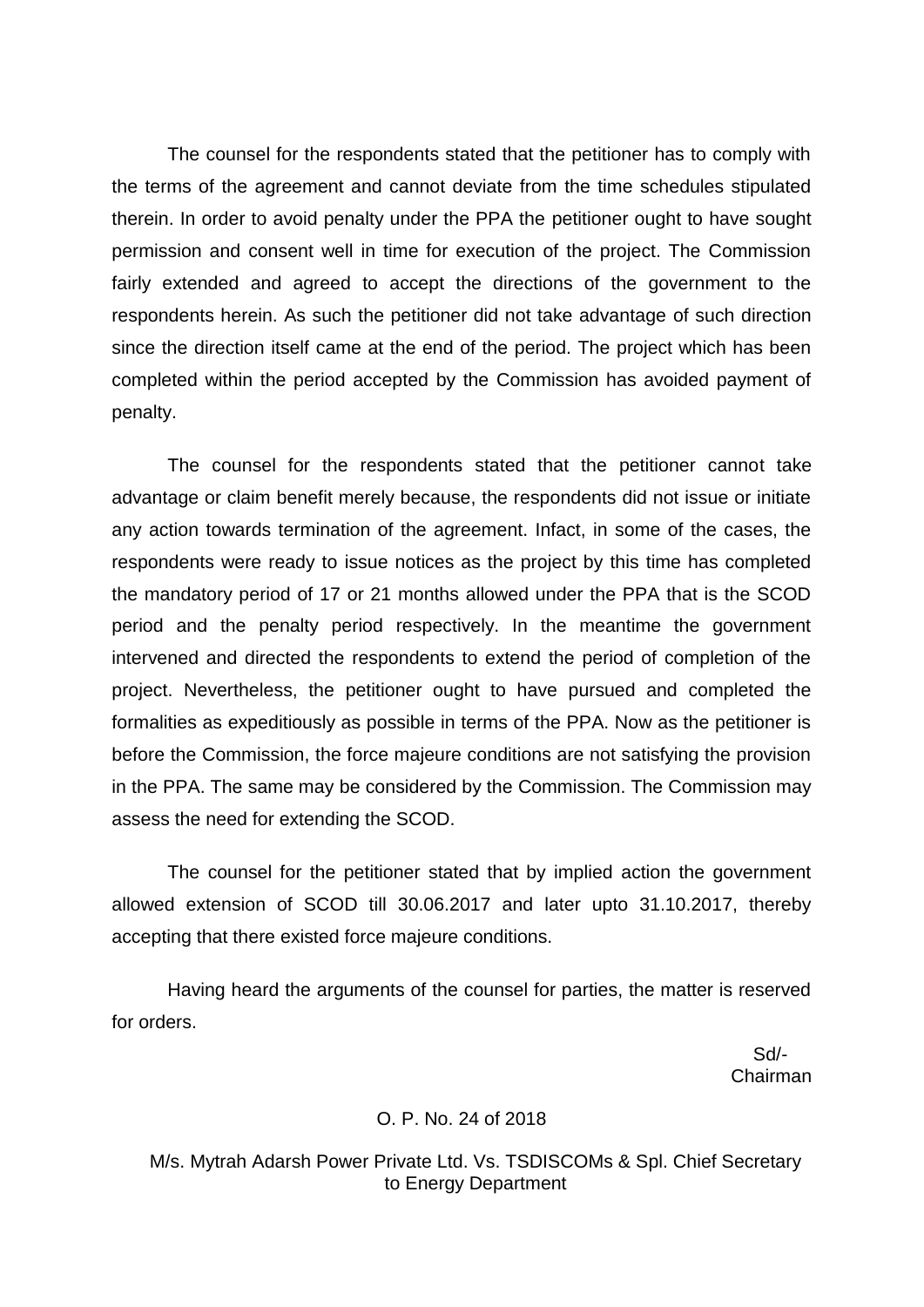Petition filed seeking orders for granting extension of time for SCOD for (270) days

Sri. Hemanth Sahai, Senior Counsel along with Ms. Mazag Andrabi, Advocate alongwith Sri. Varun Kapur, Advocate representing Sri. Challa Gunaranjan, Advocatefor the petitioner and Sri. Y. Rama Rao, Standing Counsel for the respondents alongwith Ms. Pravalika, Advocate are present.

The counsel for the petitioner has stated that the PPA is signed on 23.02.2016, the SCOD should be 22.02.2017, however, the actual COD is on 18.11.2017 resulting in a delay of 270 days. The petitioner suffered the following delays, namely, delay in land acquisition, financing and erection of transmission line. The period of delay on each issue was varying days and varying factors.

It is the case of the counsel for the petitioner that force majeure conditions affecting land funding, equipment supplies and site execution on the following lines, namely, FM affecting land, funding, equipment supplies and site execution, sada bainamas, district reorganization, other government polices i.e., mission bhagiratha, mission kakatiya and project Kaleshwaram, land scheme for schedule cast family / household, non-allotment of government owned land for the setting up of power projects, demonetization, introduction of GST, module suppliers reneging on orders, module re-classification issue, imposition of anti-dumping duty on steel and unprecedented incessant rains.

The counsel for the petitioner, while reiterating the arguments made on the earlier date of hearing, stated that the petitioner commenced operation before 31.10.2017. The petitioner had difficulty in achieving financial closure and thereby there were technical delays resulting in overall delay in SCOD. The financing part of loan component was dependent on draw down schedule, which is again connected to work completion.

The counsel for the petitioner stated that the RBI issued strict guidelines in respect of loan disbursement as also recovery of the same.

The counsel for the respondents stated that the petitioner has to comply with the terms of the agreement and cannot deviate from the time schedules stipulated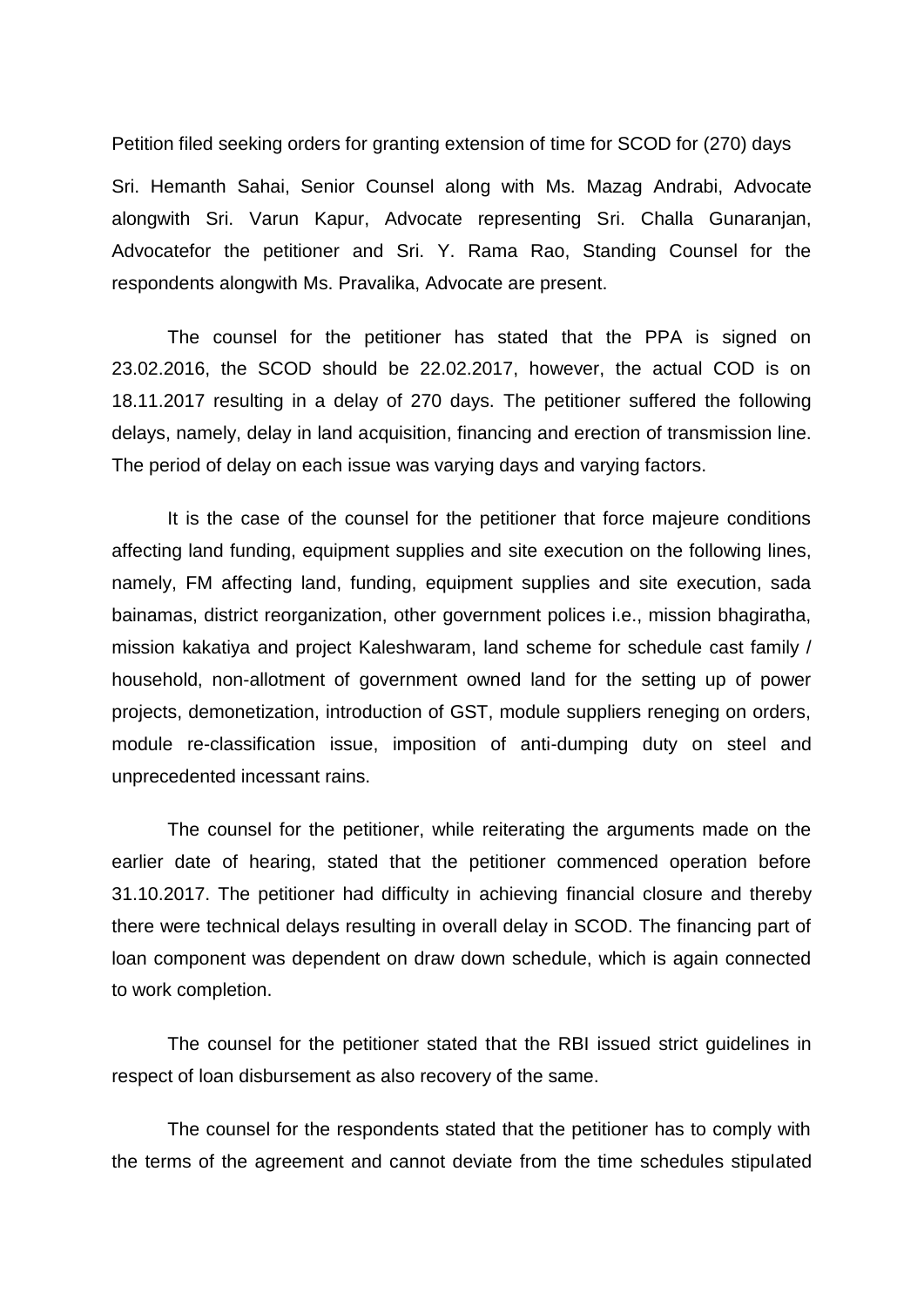therein. In order to avoid penalty under the PPA the petitioner ought to have sought permission and consent well in time for execution of the project. The Commission fairly extended and agreed to accept the directions of the government to the respondents herein. As such the petitioner did not take advantage of such direction since the direction itself came at the end of the period. The project which has been completed within the period accepted by the Commission has avoided payment of penalty.

The counsel for the respondents stated that the petitioner cannot take advantage or claim benefit merely because, the respondents did not issue or initiate any action towards termination of the agreement. Infact, in some of the cases, the respondents were ready to issue notices as the project by this time has completed the mandatory period of 17 or 21 months allowed under the PPA that is the SCOD period and the penalty period respectively. In the meantime the government intervened and directed the respondents to extend the period of completion of the project. Nevertheless, the petitioner ought to have pursued and completed the formalities as expeditiously as possible in terms of the PPA. Now as the petitioner is before the Commission, the force majeure conditions are not satisfying the provision in the PPA. The same may be considered by the Commission. The Commission may assess the need for extending the SCOD.

The counsel for the petitioner stated that by implied action the government allowed extension of SCOD till 30.06.2017 and later upto 31.10.2017, thereby accepting that there existed force majeure conditions.

Having heard the arguments of the counsel for parties, the matter is reserved for orders.

 Sd/ in the contract of the contract of the contract of the contract of the contract of the contract of the contract of the contract of the contract of the contract of the contract of the contract of the contract of the contrac

## O. P. No. 25 of 2018

## M/s. Mytrah Abhinav Power Private Ltd. Vs. TSDISCOMs & Spl. Chief Secretary to Energy Department

Petition filed seeking orders for granting extension of time for SCOD for (374) days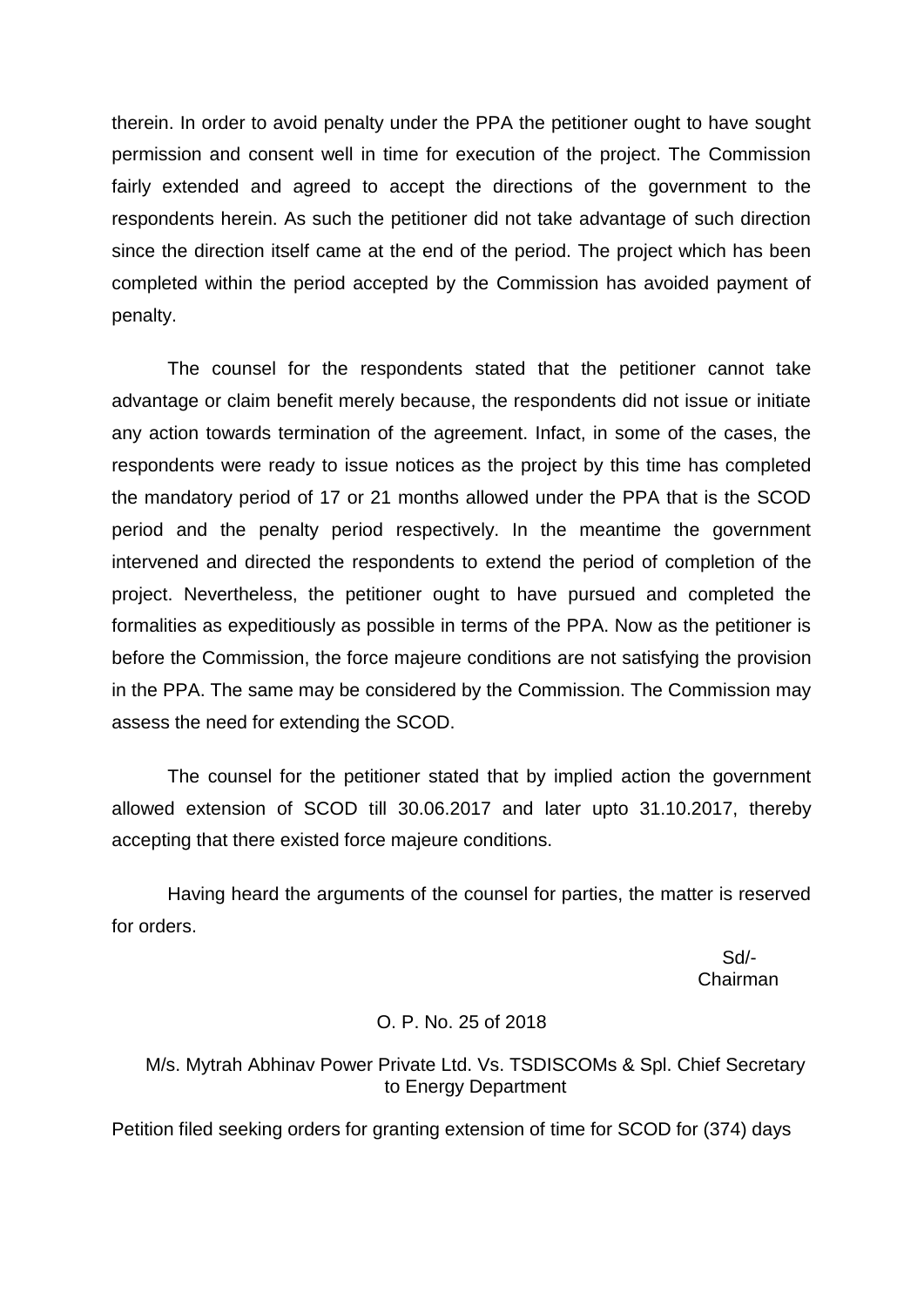Sri. Hemanth Sahai, Senior Counsel along with Ms. Mazag Andrabi, Advocate along with Sri. Varun Kapur, Advocate representing Sri. Challa Gunaranjan, Advocate for the petitioner and Sri. Y. Rama Rao, Standing Counsel for the respondents along with Ms. Pravalika, Advocate are present.

The counsel for the petitioner has stated that the PPA is signed on 23.02.2016, the SCOD should be 22.02.2017, however, the actual COD is on 02.03.2018 resulting in a delay of 374 days. The petitioner suffered the following delays, namely, delay in land acquisition, financing, erection of transmission line and synchronization of the project. The period of delay on each issue was varying days and varying factors.

It is the case of the counsel for the petitioner that force majeure conditions affecting land funding, equipment supplies and site execution on the following lines, namely, FM affecting land, funding, equipment supplies and site execution, sada bainamas, district reorganization, other government polices i.e., mission bhagiratha, mission kakatiya and project Kaleshwaram, land scheme for schedule cast family / household, non-allotment of government owned land for the setting up of power projects, demonetization, introduction of GST, module suppliers reneging on orders, module re-classification issue, imposition of anti-dumping duty on steel and unprecedented incessant rains.

The counsel for the petitioner, while reiterating the arguments made on the earlier date of hearing, stated that the petitioner commenced operation before 31.10.2017. The petitioner had difficulty in achieving financial closure and thereby there were technical delays resulting in overall delay in SCOD. The financing part of loan component was dependent on draw down schedule, which is again connected to work completion.

The counsel for the petitioner stated that the RBI issued strict guidelines in respect of loan disbursement as also recovery of the same.

The counsel for the respondents stated that the petitioner has to comply with the terms of the agreement and cannot deviate from the time schedules stipulated therein. In order to avoid penalty under the PPA the petitioner ought to have sought permission and consent well in time for execution of the project. The Commission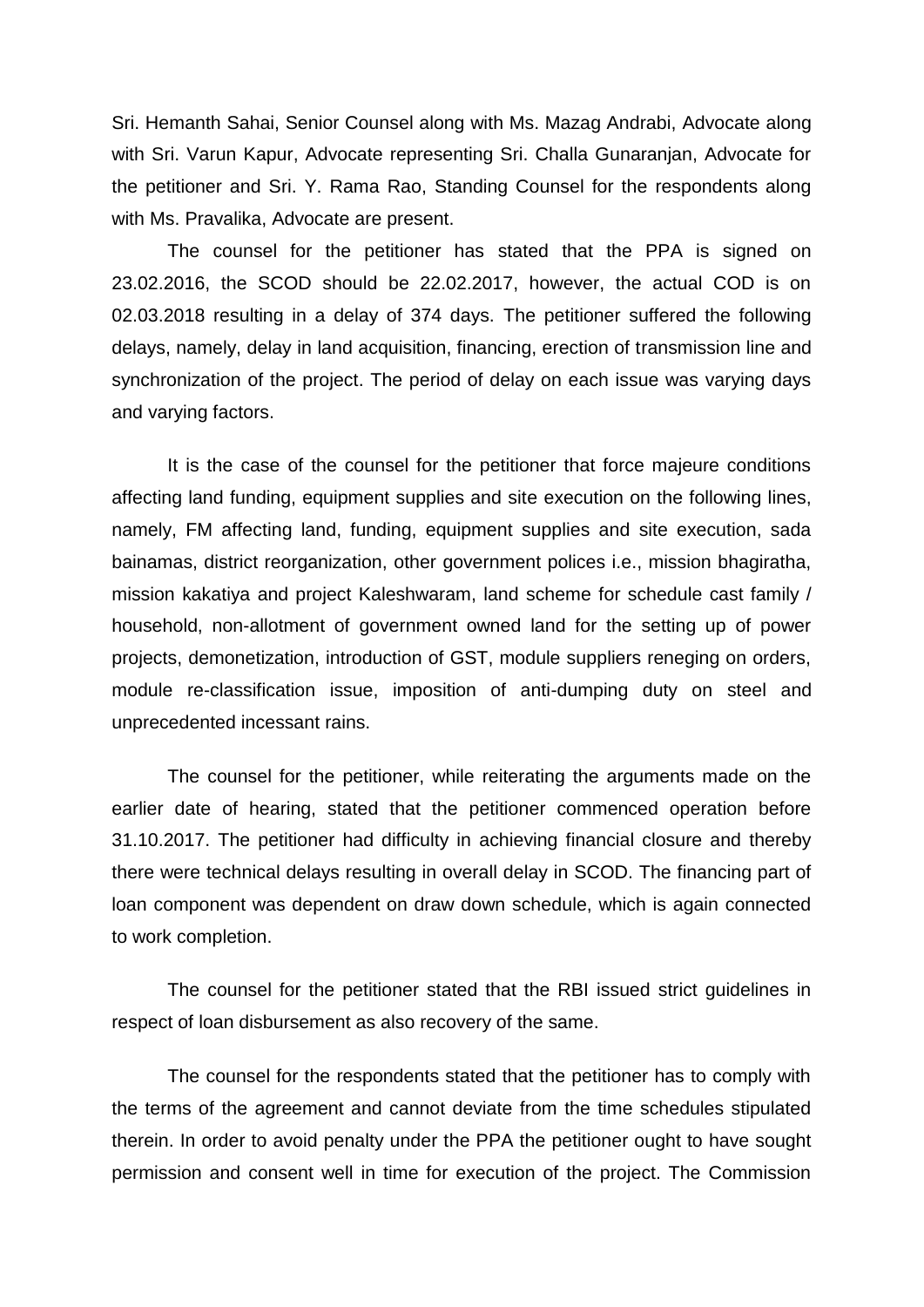fairly extended and agreed to accept the directions of the government to the respondents herein. As such the petitioner did not take advantage of such direction since the direction itself came at the end of the period. The project which has been completed within the period accepted by the Commission has avoided payment of penalty.

The counsel for the respondents stated that the petitioner cannot take advantage or claim benefit merely because, the respondents did not issue or initiate any action towards termination of the agreement. Infact, in some of the cases, the respondents were ready to issue notices as the project by this time has completed the mandatory period of 17 or 21 months allowed under the PPA that is the SCOD period and the penalty period respectively. In the meantime the government intervened and directed the respondents to extend the period of completion of the project. Nevertheless, the petitioner ought to have pursued and completed the formalities as expeditiously as possible in terms of the PPA. Now as the petitioner is before the Commission, the force majeure conditions are not satisfying the provision in the PPA. The same may be considered by the Commission. The Commission may assess the need for extending the SCOD.

The counsel for the petitioner stated that by implied action the government allowed extension of SCOD till 30.06.2017 and later upto 31.10.2017, thereby accepting that there existed force majeure conditions.

Having heard the arguments of the counsel for parties, the matter is reserved for orders.

 Sd/- Chairman

## O. P. No. 26 of 2018

## M/s. Mytrah Abhinav Power Private Ltd. Vs. TSDISCOMs & Spl. Chief Secretary to Energy Department

Petition filed seeking orders for granting extension of time for SCOD for (371) days Sri. Hemanth Sahai, Senior Counsel along withMs. Mazag Andrabi, Advocate along with Sri. Varun Kapur, Advocate representing Sri. Challa Gunaranjan, Advocate for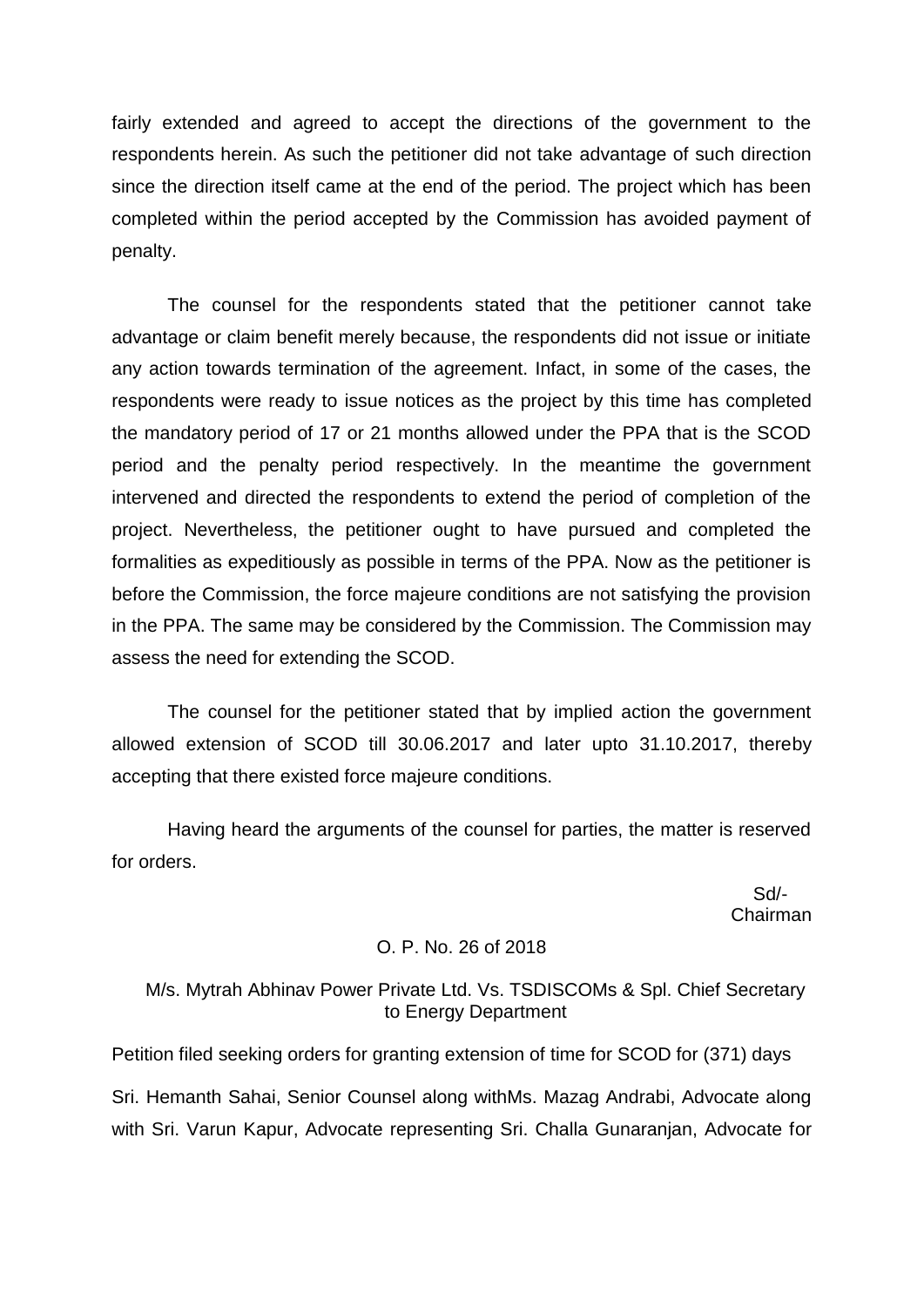the petitioner and Sri. Y. Rama Rao, Standing Counsel for the respondents along with Ms. Pravalika, Advocate are present.

The counsel for the petitioner has sought adjournment on the ground that certain details are required to be ascertained from the party as also to assist the Commission necessary table explaining the factual details has to be prepared on the lines it has been filed in other original petitions. The counsel for the respondents has no objection as in certain cases the respondents have also to collect information from other sources other than the respondents. Considering the above submissions of the counsel for the parties, the matter is adjourned.

Call on 25.08.2018 at 11.00 A.M.

 Sd/- Chairman

> O. P. No. 27 of 2018 & I. A. No. 30 of 2018

M/s. Mytrah Aakash Power Private Ltd. Vs. TSDISCOMs & Spl. Chief Secretary to Energy Department

Petition filed seeking orders for granting extension of time for SCOD for (426) days

I. A. filed seeking amendment in the prayer at paragraph 20 of the original petition.

Sri. Hemanth Sahai, Senior Counsel along with Ms. Mazag Andrabi, Advocate along with Sri. Varun Kapur, Advocate representing Sri. Challa Gunaranjan, Advocate for the petitioner and Sri. Y. Rama Rao, Standing Counsel for the respondents along with Ms. Pravalika, Advocate are present.

The counsel for the petitioner has stated that the PPA is signed on 23.02.2016, the SCOD should be 23.05.2017, however, the actual COD for 12.5 MW is on 16.03.2018 resulting in delay of 212 days, 17.5 MW on 12.04.2018 resulting in delay of 288 days and remaining 20 MW COD is yet to be commissioned and thereby resulting in a delay of 342 days by the time of first hearing. The petitioner suffered the following delays, namely, delay in land acquisition, financing, erection of transmission line and construction of project. The period of delay on each issue was varying days and varying factors.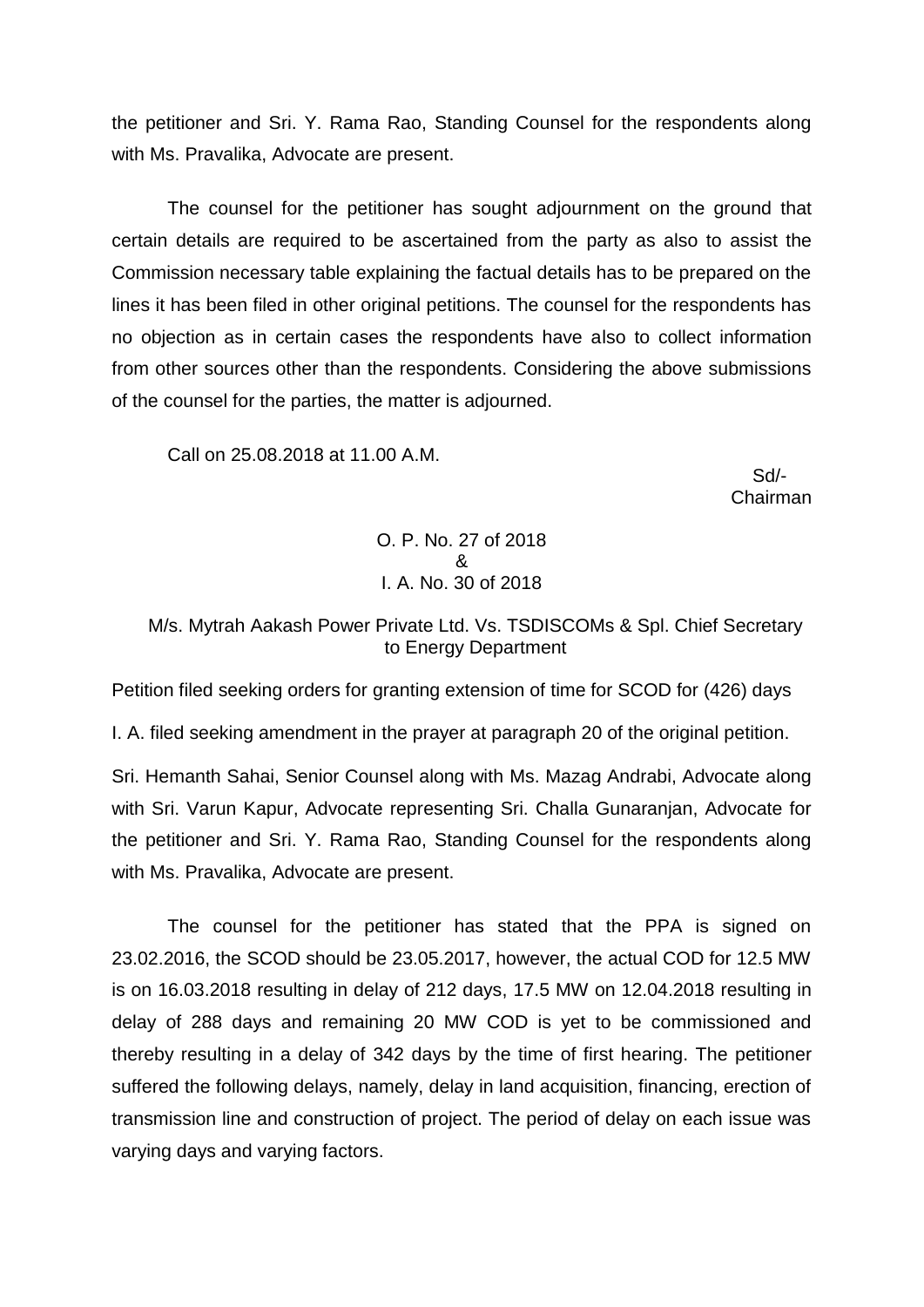It is the case of the counsel for the petitioner that force majeure conditions affecting land funding, equipment supplies and site execution on the following lines, namely, FM affecting land, funding, equipment supplies and site execution, sada bainamas, district reorganization, other government polices i.e., mission bhagiratha, mission kakatiya and project Kaleshwaram, land scheme for schedule cast family / household, non-allotment of government owned land for the setting up of power projects, demonetization, introduction of GST, module suppliers reneging on orders, module re-classification issue, imposition of anti-dumping duty on steel and unprecedented incessant rains.

The counsel for the petitioner, while reiterating the arguments made on the earlier date of hearing, stated that the petitioner had difficulty in achieving financial closure and thereby there were technical delays resulting in overall delay in SCOD. The financing part of loan component was dependent on draw down schedule, which is again connected to work completion.

The counsel for the petitioner stated that the RBI issued strict guidelines in respect of loan disbursement as also recovery of the same.

The counsel for the respondents stated that the petitioner has to comply with the terms of the agreement and cannot deviate from the time schedules stipulated therein. In order to avoid penalty under the PPA the petitioner ought to have sought permission and consent well in time for execution of the project. The Commission fairly extended and agreed to accept the directions of the government to the respondents herein. As such the petitioner did not take advantage of such direction since the direction itself came at the end of the period. The project which has been completed within the period accepted by the Commission has avoided payment of penalty.

The counsel for the respondents stated that the petitioner cannot take advantage or claim benefit merely because, the respondents did not issue or initiate any action towards termination of the agreement. Infact, in some of the cases, the respondents were ready to issue notices as the project by this time has completed the mandatory period of 17 or 21 months allowed under the PPA that is the SCOD period and the penalty period respectively. In the meantime the government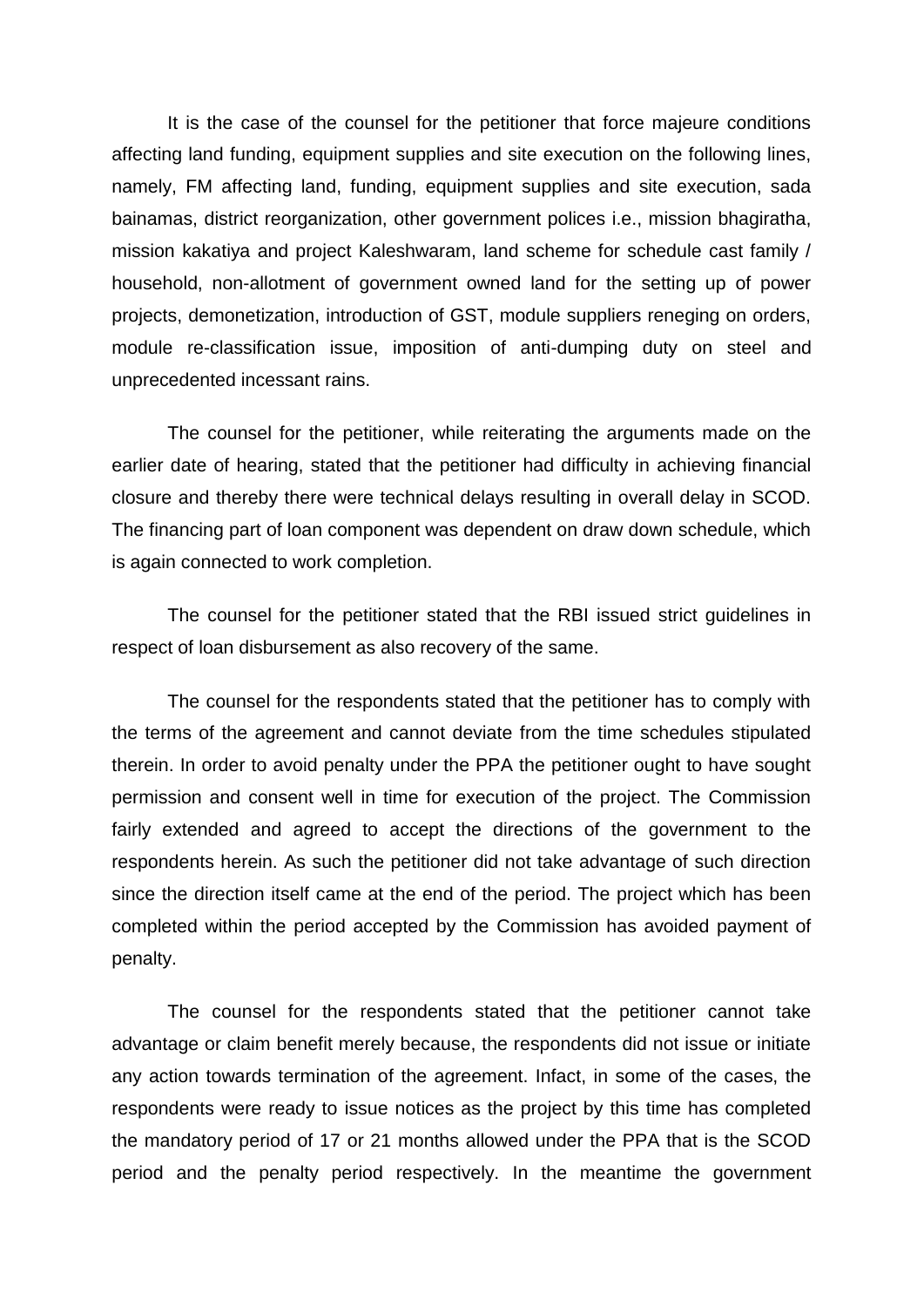intervened and directed the respondents to extend the period of completion of the project. Nevertheless, the petitioner ought to have pursued and completed the formalities as expeditiously as possible in terms of the PPA. Now as the petitioner is before the Commission, the force majeure conditions are not satisfying the provision in the PPA. The same may be considered by the Commission. The Commission may assess the need for extending the SCOD.

The counsel for the petitioner stated that by implied action the government allowed extension of SCOD till 30.06.2017 and later upto 31.10.2017, thereby accepting that there existed force majeure conditions. As stated earlier, as the petitioner's project is required to be synchronized pending the decision of the extension of SCOD by this Commission, it is necessary to protect the interest of the petitioner in safeguarding the investment made. The absence of synchronization of the project after completion denudes the benefit of installation of equipment and the equipment itself may get deteriorated having been kept idle. There is no loss to the respondents in synchronizing the project as also it will be in terms of the orders of the Hon'ble ATE.

The counsel for the petitioner has also relied on the judgment of the Hon'ble Supreme Court insofar as granting of interim order by assessing the balance of convenience. It is the case of the petitioner that no prejudice will be caused to the respondents, if interim directions are given for synchronization of the project, as it would avoid the necessity of taking protective steps of the machinery and equipment from deterioration as they are put in use. It is just and necessary that the project be directed to be synchronized pending disposal of the petition. Though no specific prayer is made in the petition or by way of application such an order can be passed by the Commission. The I. A. filed by the petitioner is with reference to the amendment of a prayer, which is not being argued now and the Commission may hear the same alongwith the main petition.

The counsel for the respondents, at this stage, sought to oppose the grant of any order in favour of the petitioner including the synchronization of the project pending disposal of the petition as the Commission is in any case, will be hearing the main petition and dispose it off in a short period. It is also pointed out that the project has been delayed hopelessly and the respondent DISCOM was in the process of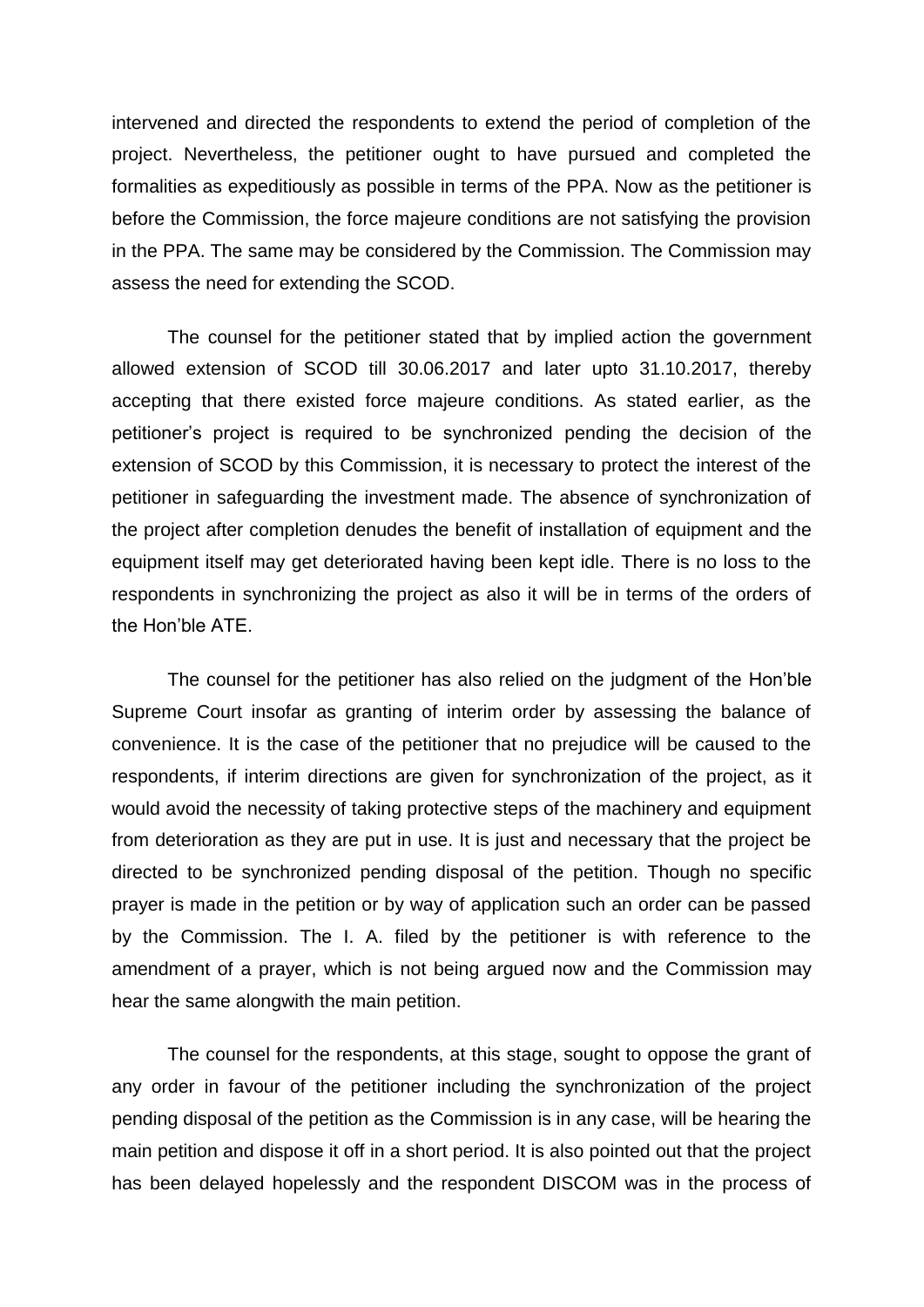issuing notice of termination of the agreement. It is his case that at any rate without considering the merits and demerits of the reasons offered by the petitioner for delay in synchronization of the project are required to be examined finally. Absence of such examination does not cause balance of convenience in favour of the petitioner and a direction to the respondents to synchronize the project.

In view of the elaborate argument insofar as the request for the interim order, the petition is reserved for considering granting of or otherwise interim orders with regard to synchronization of the plant. The main petition alongwith the I.A. stands adjourned.

Call on 25.08.2018 at 11.00 A.M.

 Sd/- Chairman

### O. P. No. 28 of 2018

# M/s. Mytrah Abhinav Power Private Ltd. Vs. TSDISCOMs & Spl. Chief Secretary to Energy Department

Petition filed seeking orders for granting extension of time for SCOD for (179) days.

Sri. Hemanth Sahai, Senior Counsel along with Ms. Mazag Andrabi, Advocate along with Sri. Varun Kapur, Advocate representing Sri. Challa Gunaranjan, Advocate for the petitioner and Sri. Y. Rama Rao, Standing Counsel for the respondents along with Ms. Pravalika, Advocate are present.

The counsel for the petitioner has stated that the PPA is signed on 23.02.2016, the SCOD should be 22.02.2017, however, the actual COD is on 19.08.2017 resulting in a delay of 179 days. The petitioner suffered the following delays, namely, delay in land acquisition, financing, approval evacuation scheme and construction of the project. The period of delay on each issue was varying days and varying factors.

It is the case of the counsel for the petitioner that force majeure conditions affecting land funding, equipment supplies and site execution on the following lines, namely, sada bainama, district reorganization, other government polices i.e., mission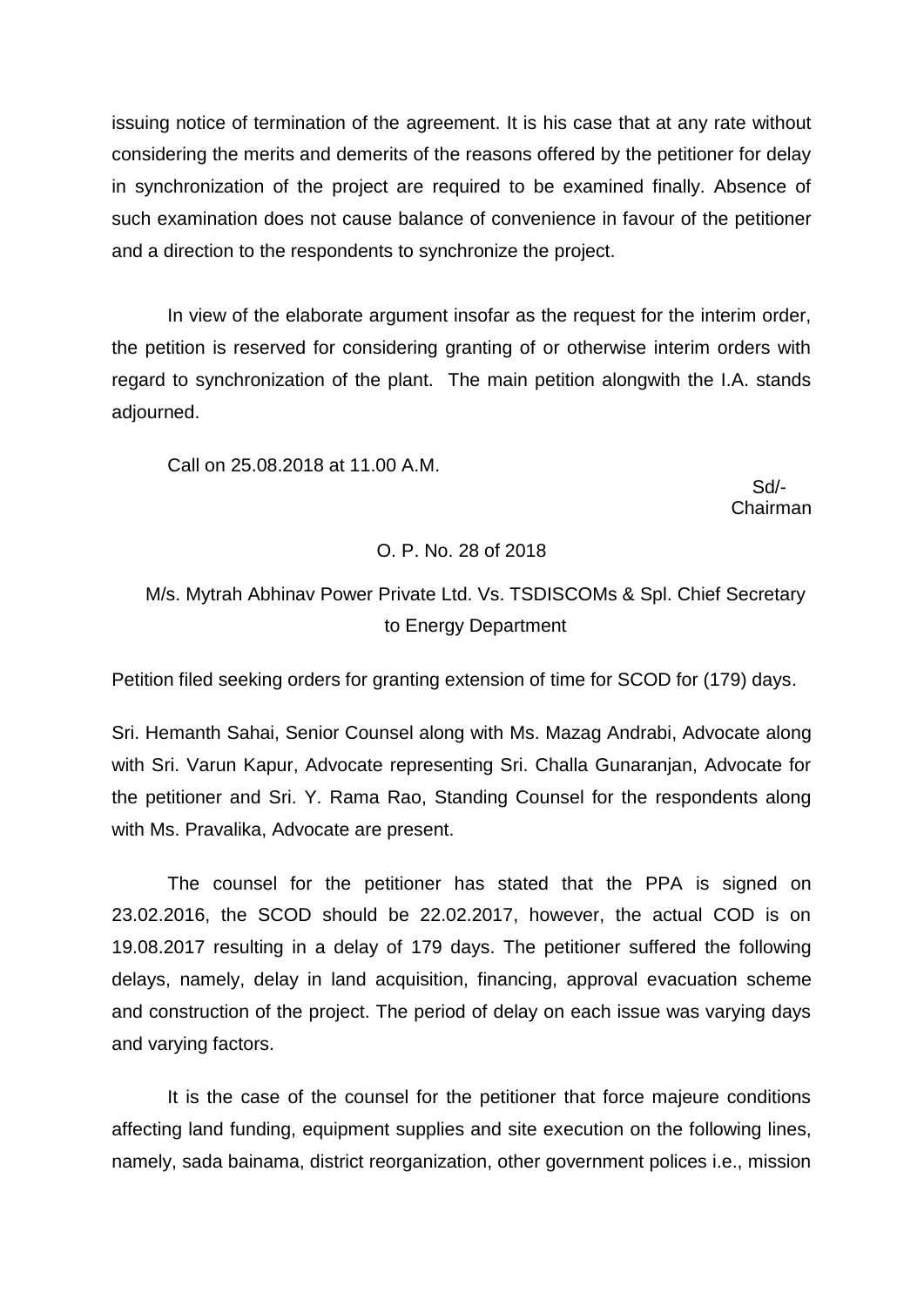bhagiratha, mission kakatiya and project Kaleshwaram, land scheme for schedule cast family / household, non-allotment of government owned land for the setting up of power projects, introduction of GST, module suppliers reneging on orders, module re-classification issue, imposition of anti-dumping duty on steel and unprecedented incessant rains.

The counsel for the petitioner, while reiterating the arguments made on the earlier date of hearing, stated that the petitioner commenced operation before 31.10.2017. The petitioner had difficulty in achieving financial closure and thereby there were technical delays resulting in overall delay in SCOD. The financing part of loan component was dependent on draw down schedule, which is again connected to work completion.

The counsel for the petitioner stated that the RBI issued strict guidelines in respect of loan disbursement as also recovery of the same.

The counsel for the respondents stated that the petitioner has to comply with the terms of the agreement and cannot deviate from the time schedules stipulated therein. In order to avoid penalty under the PPA the petitioner ought to have sought permission and consent well in time for execution of the project. The Commission fairly extended and agreed to accept the directions of the government to the respondents herein. As such the petitioner did not take advantage of such direction since the direction itself came at the end of the period. The project which has been completed within the period accepted by the Commission has avoided payment of penalty.

The counsel for the respondents stated that the petitioner cannot take advantage or claim benefit merely because, the respondents did not issue or initiate any action towards termination of the agreement. Infact, in some of the cases, the respondents were ready to issue notices as the project by this time has completed the mandatory period of 17 or 21 months allowed under the PPA that is the SCOD period and the penalty period respectively. In the meantime the government intervened and directed the respondents to extend the period of completion of the project. Nevertheless, the petitioner ought to have pursued and completed the formalities as expeditiously as possible in terms of the PPA. Now as the petitioner is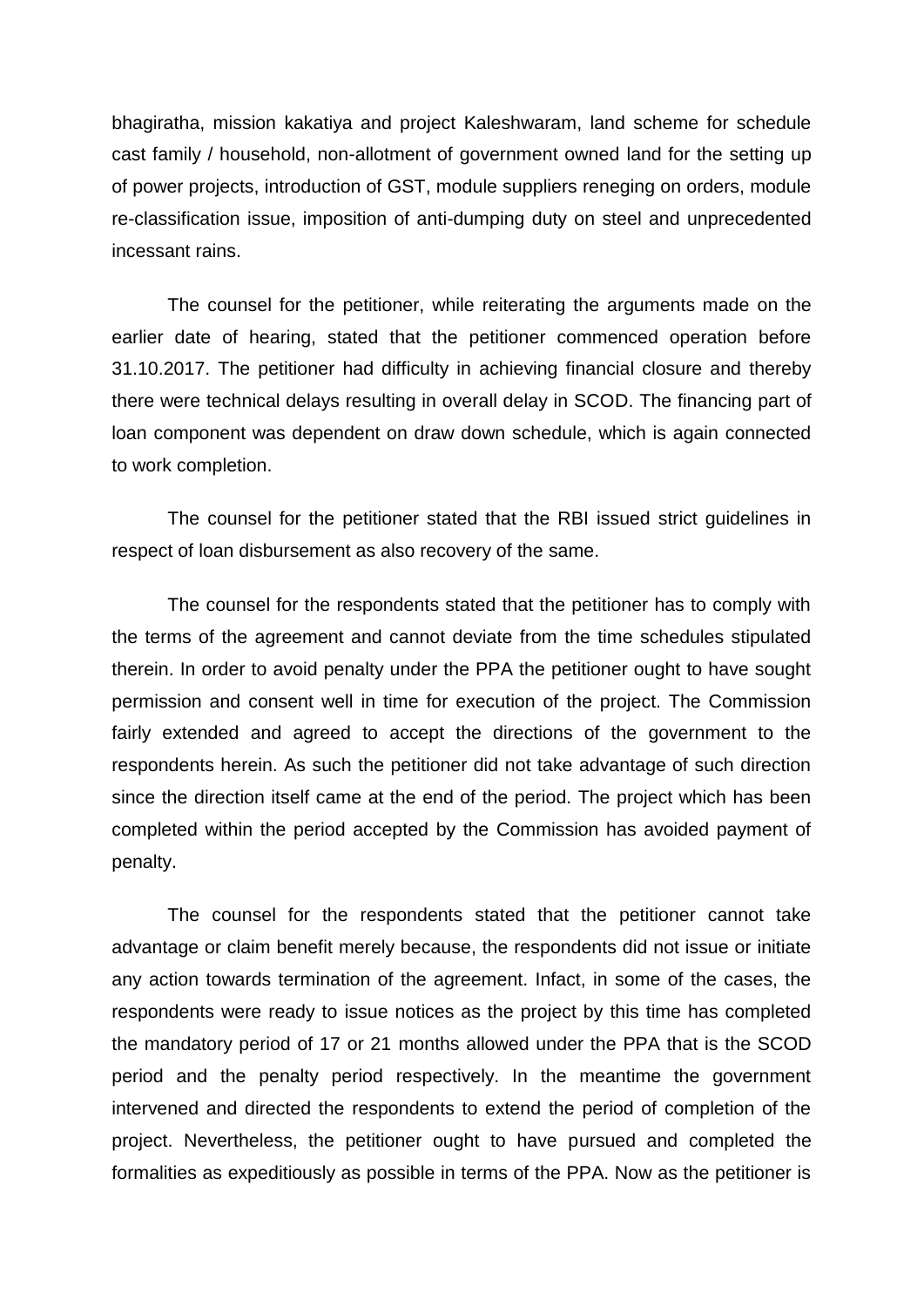before the Commission, the force majeure conditions are not satisfying the provision in the PPA. The same may be considered by the Commission. The Commission may assess the need for extending the SCOD.

The counsel for the petitioner stated that by implied action the government allowed extension of SCOD till 30.06.2017 and later upto 31.10.2017, thereby accepting that there existed force majeure conditions.

Having heard the arguments of the counsel for parties, the matter is reserved for orders.

> Sd/- Chairman

### O. P. No. 29 of 2018

# M/s. Mytrah Abhinav Power Private Ltd. Vs. TSDISCOMs & Spl. Chief Secretary to Energy Department

Petition filed seeking orders for granting extension of time for SCOD for (181) days

Sri. Hemanth Sahai, Senior Counsel along withMs. Mazag Andrabi, Advocate along with Sri. Varun Kapur, Advocate representing Sri. Challa Gunaranjan, Advocate for the petitioner and Sri. Y. Rama Rao, Standing Counsel for the respondents along with Ms. Pravalika, Advocate are present.

The counsel for the petitioner has stated that the PPA is signed on 23.02.2016, the SCOD should be 22.02.2017, however, the actual COD is on 21.08.2017 resulting in a delay of 181 days. The petitioner suffered the following delays, namely, delay in land acquisition and erection of transmission line. The period of delay on each issue was varying days and varying factors.

It is the case of the counsel for the petitioner that force majeure conditions affecting land funding, equipment supplies and site execution on the following lines, namely, sada bainama, district reorganization, other government polices i.e., mission bhagiratha, mission kakatiya and project Kaleshwaram, land scheme for schedule cast family / household, non-allotment of government owned land for the setting up of power projects, introduction of GST, module suppliers reneging on orders, module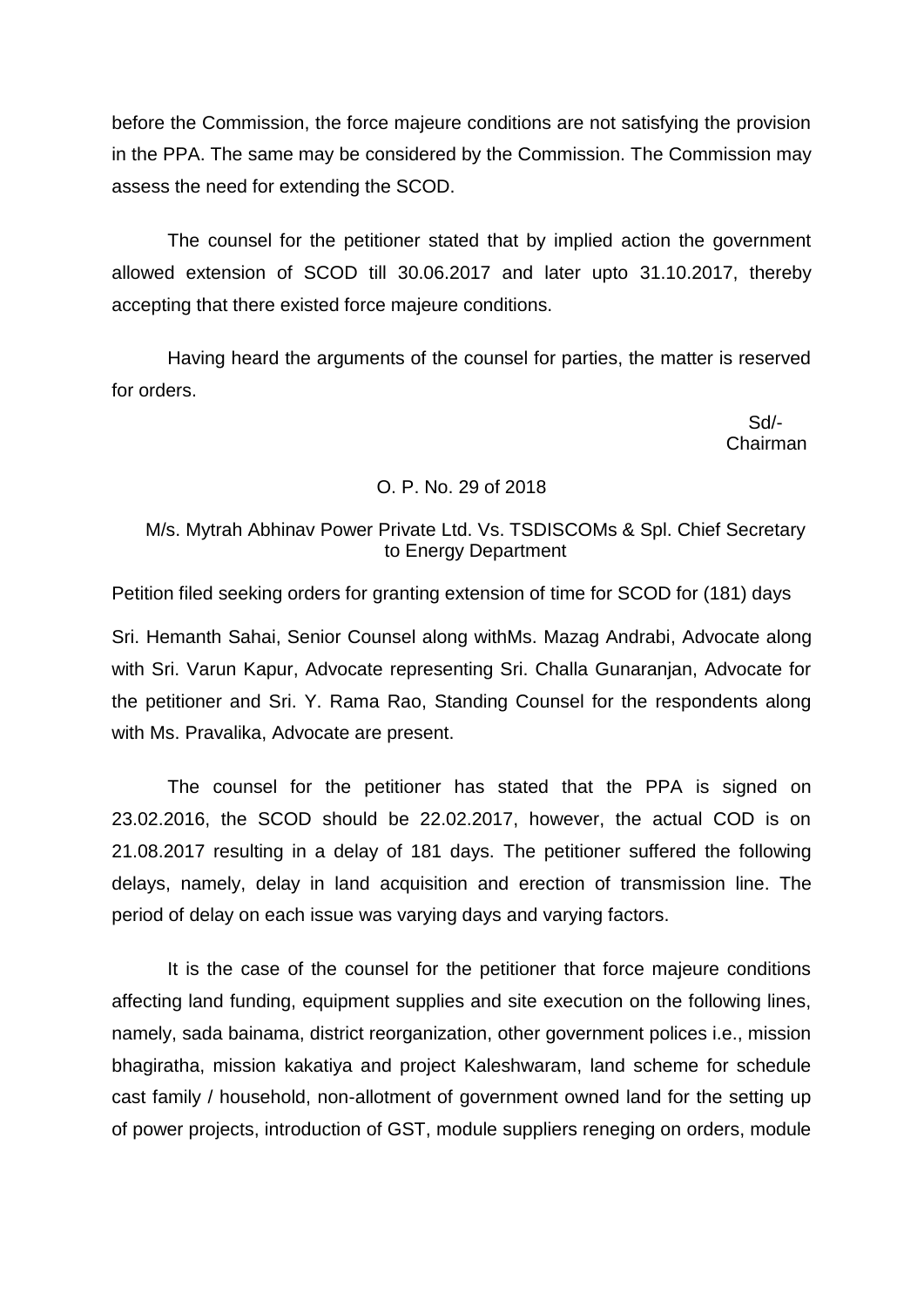re-classification issue, imposition of anti-dumping duty on steel and unprecedented incessant rains.

The counsel for the petitioner, while reiterating the arguments made on the earlier date of hearing, stated that the petitioner commenced operation before 31.10.2017. The petitioner had difficulty in achieving financial closure and thereby there were technical delays resulting in overall delay in SCOD. The financing part of loan component was dependent on draw down schedule, which is again connected to work completion.

The counsel for the petitioner stated that the RBI issued strict guidelines in respect of loan disbursement as also recovery of the same.

The counsel for the respondents stated that the petitioner has to comply with the terms of the agreement and cannot deviate from the time schedules stipulated therein. In order to avoid penalty under the PPA the petitioner ought to have sought permission and consent well in time for execution of the project. The Commission fairly extended and agreed to accept the directions of the government to the respondents herein. As such the petitioner did not take advantage of such direction since the direction itself came at the end of the period. The project which has been completed within the period accepted by the Commission has avoided payment of penalty.

The counsel for the respondents stated that the petitioner cannot take advantage or claim benefit merely because, the respondents did not issue or initiate any action towards termination of the agreement. Infact, in some of the cases, the respondents were ready to issue notices as the project by this time has completed the mandatory period of 17 or 21 months allowed under the PPA that is the SCOD period and the penalty period respectively. In the meantime the government intervened and directed the respondents to extend the period of completion of the project. Nevertheless, the petitioner ought to have pursued and completed the formalities as expeditiously as possible in terms of the PPA. Now as the petitioner is before the Commission, the force majeure conditions are not satisfying the provision in the PPA. The same may be considered by the Commission. The Commission may assess the need for extending the SCOD.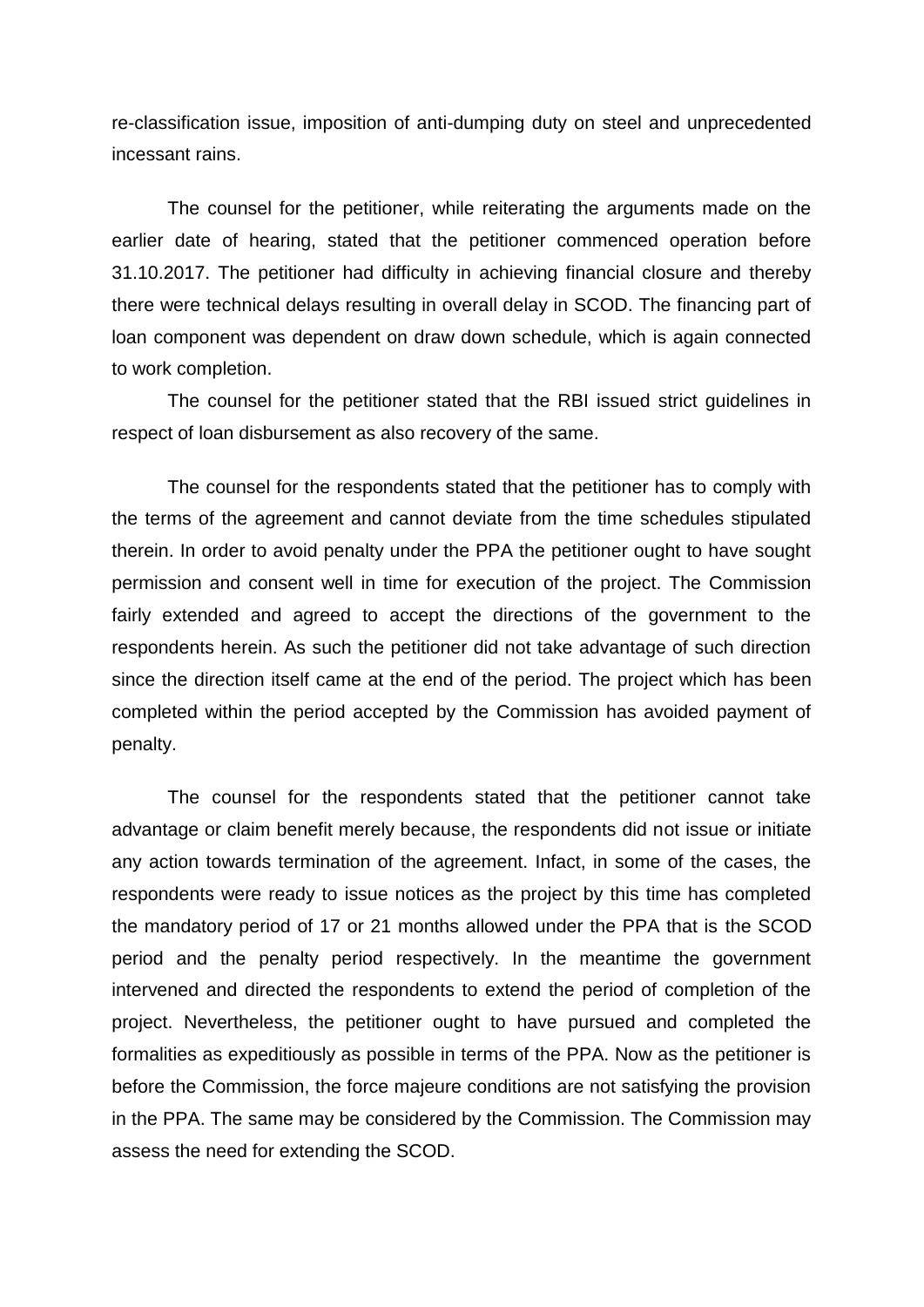The counsel for the petitioner stated that by implied action the government allowed extension of SCOD till 30.06.2017 and later upto 31.10.2017, thereby accepting that there existed force majeure conditions.

Having heard the arguments of the counsel for parties, the matter is reserved for orders.

 Sd/- Chairman

# O. P. No. 30 of 2018

# M/s. Mytrah Adarsh Power Private Ltd. Vs. TSDISCOMs & Spl. Chief Secretary to Energy Department

Petition filed seeking orders for granting extension of time for SCOD for (488) days

Sri. Hemanth Sahai, Senior Counsel along withMs. Mazag Andrabi, Advocate along with Sri. Varun Kapur, Advocate representing Sri. Challa Gunaranjan, Advocate for the petitioner and Sri. Y. Rama Rao, Standing Counsel for the respondents along with Ms. Pravalika, Advocate are present.

The counsel for the petitioner has sought adjournment on the ground that certain details are required to be ascertained from the party as also to assist the Commission necessary table explaining the factual details has to be prepared on the lines it has been filed in other original petitions. The counsel for the respondents has no objection as in certain cases the respondents have also to collect information from other sources other than the respondents. Considering the above submissions of the counsel for the parties, the matter is adjourned.

Call on 25.08.2018 at 11.00 A.M.

 Sd/- Chairman

# O. P. No. 31 of 2018

## M/s. Mytrah Adarsh Power Private Ltd. Vs. TSDISCOMs & Spl. Chief Secretary to Energy Department

Petition filed seeking orders for granting extension of time for SCOD for (274) days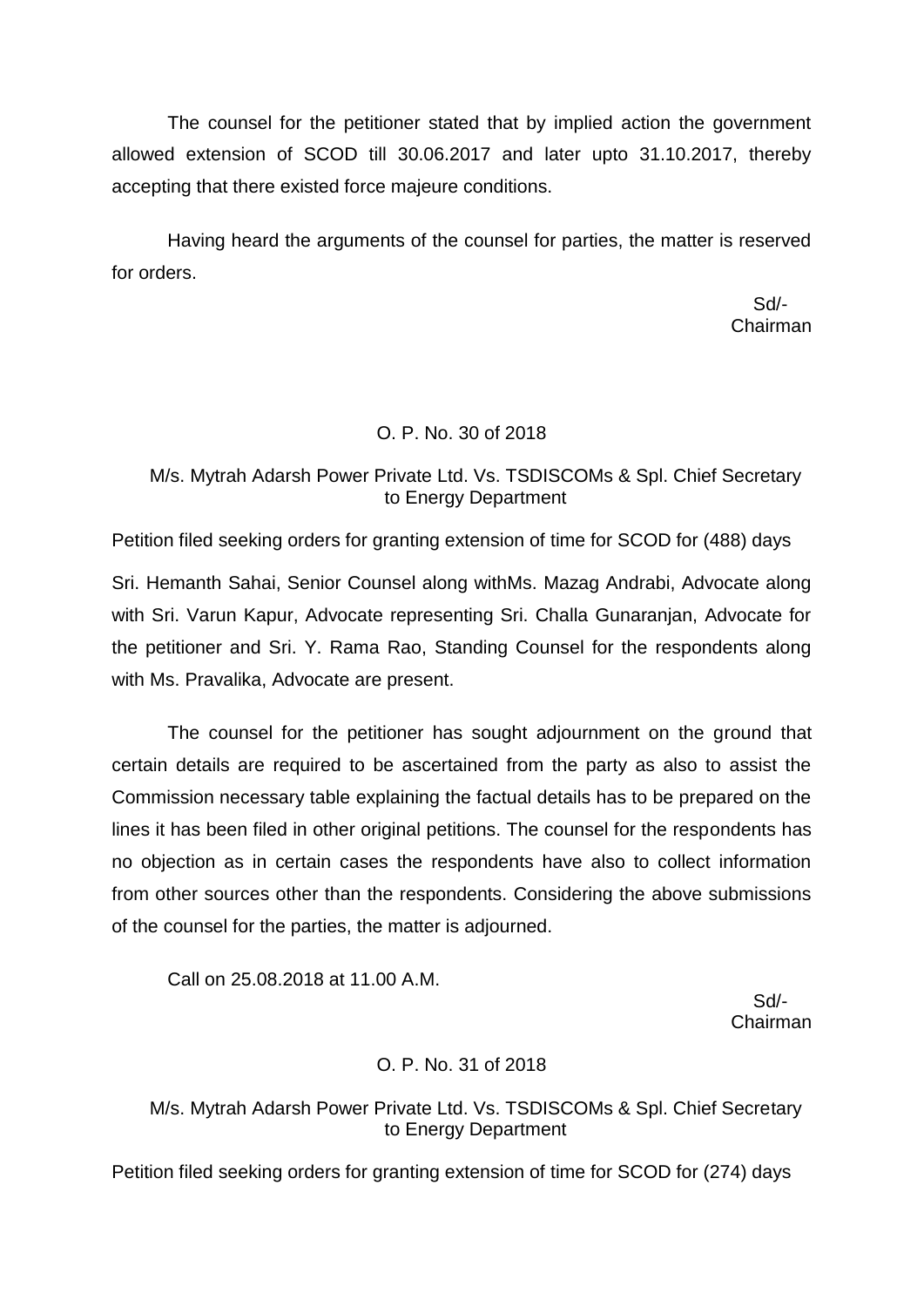Sri. Hemanth Sahai, Senior Counsel along withMs. Mazag Andrabi, Advocate along with Sri. Varun Kapur, Advocate representing Sri. Challa Gunaranjan, Advocate for the petitioner and Sri. Y. Rama Rao, Standing Counsel for the respondents along with Ms. Pravalika, Advocate are present.

The counsel for the petitioner has stated that the PPA is signed on 23.02.2016, the SCOD should be 22.02.2017, however, the actual COD is on 22.11.2017 resulting in a delay of 274 days. The petitioner suffered the following delays, namely, delay in land acquisition, financing and erection of transmission line. The period of delay on each issue was varying days and varying factors.

It is the case of the counsel for the petitioner that force majeure conditions affecting land funding, equipment supplies and site execution on the following lines, namely, FM affecting land, funding, equipment supplies and site execution, sada bainamas, district reorganization, other government polices i.e., mission bhagiratha, mission kakatiya and project Kaleshwaram, land scheme for schedule cast family / household, non-allotment of government owned land for the setting up of power projects, demonetization, introduction of GST, module suppliers reneging on orders, module re-classification issue, imposition of anti-dumping duty on steel and unprecedented incessant rains.

The counsel for the petitioner, while reiterating the arguments made on the earlier date of hearing, stated that the petitioner commenced operation before 31.10.2017. The petitioner had difficulty in achieving financial closure and thereby there were technical delays resulting in overall delay in SCOD. The financing part of loan component was dependent on draw down schedule, which is again connected to work completion.

The counsel for the petitioner stated that the RBI issued strict guidelines in respect of loan disbursement as also recovery of the same.

The counsel for the respondents stated that the petitioner has to comply with the terms of the agreement and cannot deviate from the time schedules stipulated therein. In order to avoid penalty under the PPA the petitioner ought to have sought permission and consent well in time for execution of the project. The Commission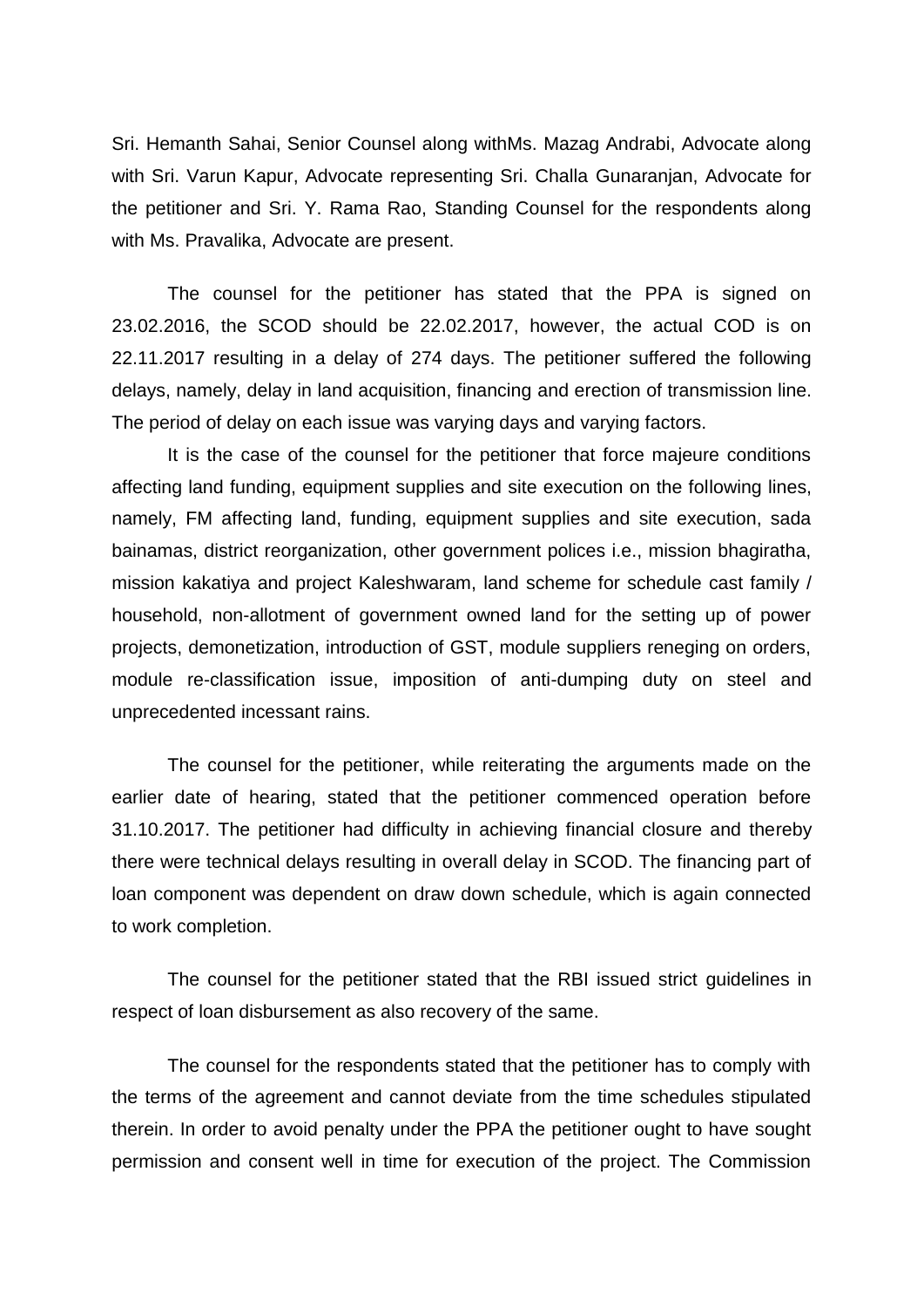fairly extended and agreed to accept the directions of the government to the respondents herein. As such the petitioner did not take advantage of such direction since the direction itself came at the end of the period. The project which has been completed within the period accepted by the Commission has avoided payment of penalty.

The counsel for the respondents stated that the petitioner cannot take advantage or claim benefit merely because, the respondents did not issue or initiate any action towards termination of the agreement. Infact, in some of the cases, the respondents were ready to issue notices as the project by this time has completed the mandatory period of 17 or 21 months allowed under the PPA that is the SCOD period and the penalty period respectively. In the meantime the government intervened and directed the respondents to extend the period of completion of the project. Nevertheless, the petitioner ought to have pursued and completed the formalities as expeditiously as possible in terms of the PPA. Now as the petitioner is before the Commission, the force majeure conditions are not satisfying the provision in the PPA. The same may be considered by the Commission. The Commission may assess the need for extending the SCOD.

The counsel for the petitioner stated that by implied action the government allowed extension of SCOD till 30.06.2017 and later upto 31.10.2017, thereby accepting that there existed force majeure conditions.

Having heard the arguments of the counsel for parties, the matter is reserved for orders.

 Sd/- Chairman

## O. P. No. 32 of 2018

### M/s. Mytrah Adarsh Power Private Ltd. Vs. TSDISCOMs & Spl. Chief Secretary to Energy Department

Petition filed seeking orders for granting extension of time for SCOD for (244) days Sri. Hemanth Sahai, Senior Counsel along with Ms. Mazag Andrabi, Advocate along with Sri. Varun Kapur, Advocate representing Sri. Challa Gunaranjan, Advocate for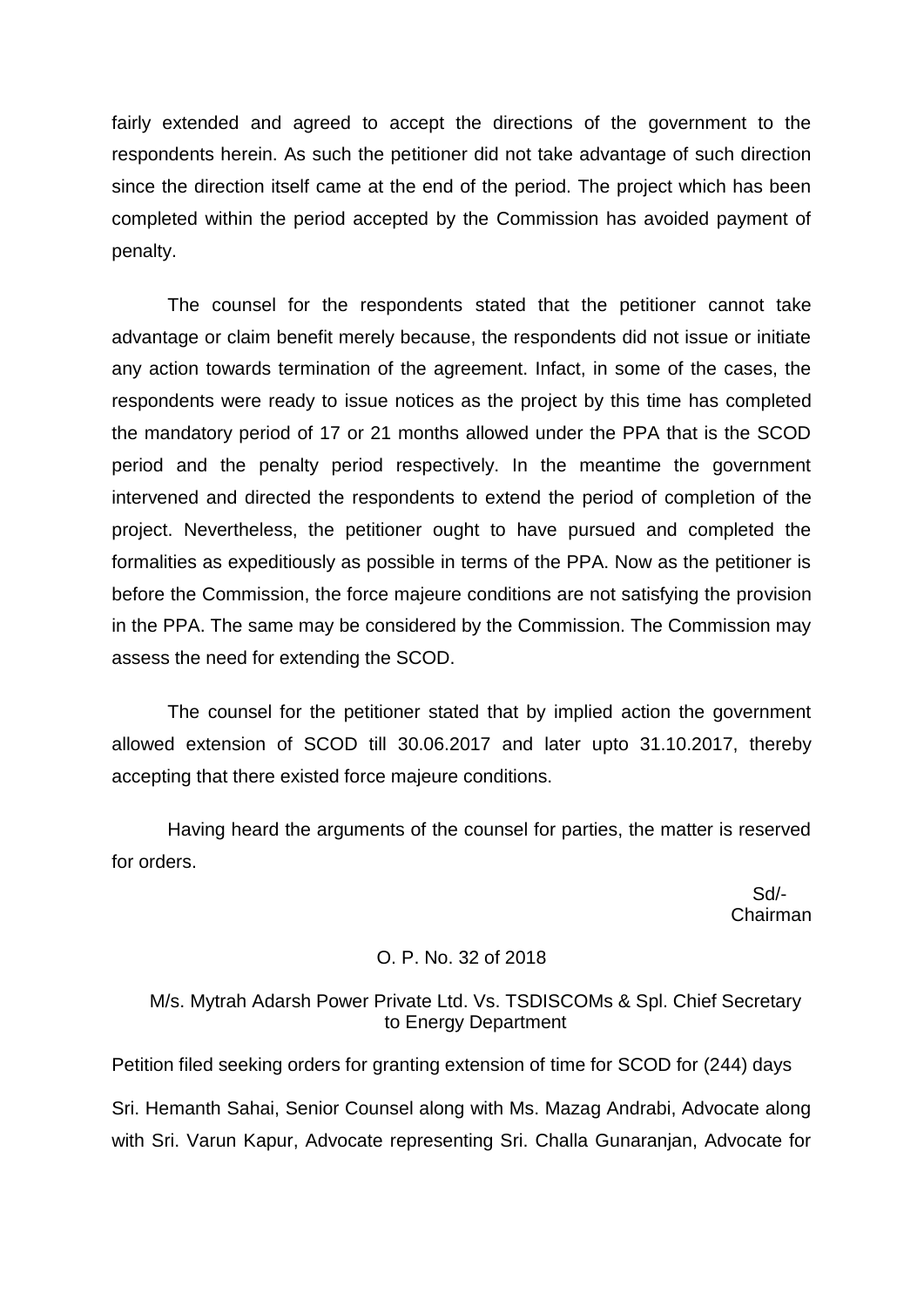the petitioner and Sri. Y. Rama Rao, Standing Counsel for the respondents along with Ms. Pravalika, Advocate are present.

The counsel for the petitioner has stated that the PPA is signed on 23.02.2016, the SCOD should be 22.02.2017, however, the actual COD is on 23.10.2017 resulting in a delay of 244 days. The petitioner suffered the following delays, namely, delay in land acquisition, financing, erection of transmission line, construction of the project and synchronization of the project. The period of delay on each issue was varying days and varying factors.

It is the case of the counsel for the petitioner that force majeure conditions affecting land funding, equipment supplies and site execution on the following lines, namely, sada bainama, district reorganization, other government polices i.e., mission bhagiratha, mission kakatiya and project Kaleshwaram, land scheme for schedule cast family / household, non-allotment of government owned land for the setting up of power projects, introduction of GST, module suppliers reneging on orders, module re-classification issue, imposition of anti-dumping duty on steel and unprecedented incessant rains.

The counsel for the petitioner, while reiterating the arguments made on the earlier date of hearing, stated that the petitioner commenced operation before 31.10.2017. The petitioner had difficulty in achieving financial closure and thereby there were technical delays resulting in overall delay in SCOD. The financing part of loan component was dependent on draw down schedule, which is again connected to work completion.

The counsel for the petitioner stated that the RBI issued strict guidelines in respect of loan disbursement as also recovery of the same.

The counsel for the respondents stated that the petitioner has to comply with the terms of the agreement and cannot deviate from the time schedules stipulated therein. In order to avoid penalty under the PPA the petitioner ought to have sought permission and consent well in time for execution of the project. The Commission fairly extended and agreed to accept the directions of the government to the respondents herein. As such the petitioner did not take advantage of such direction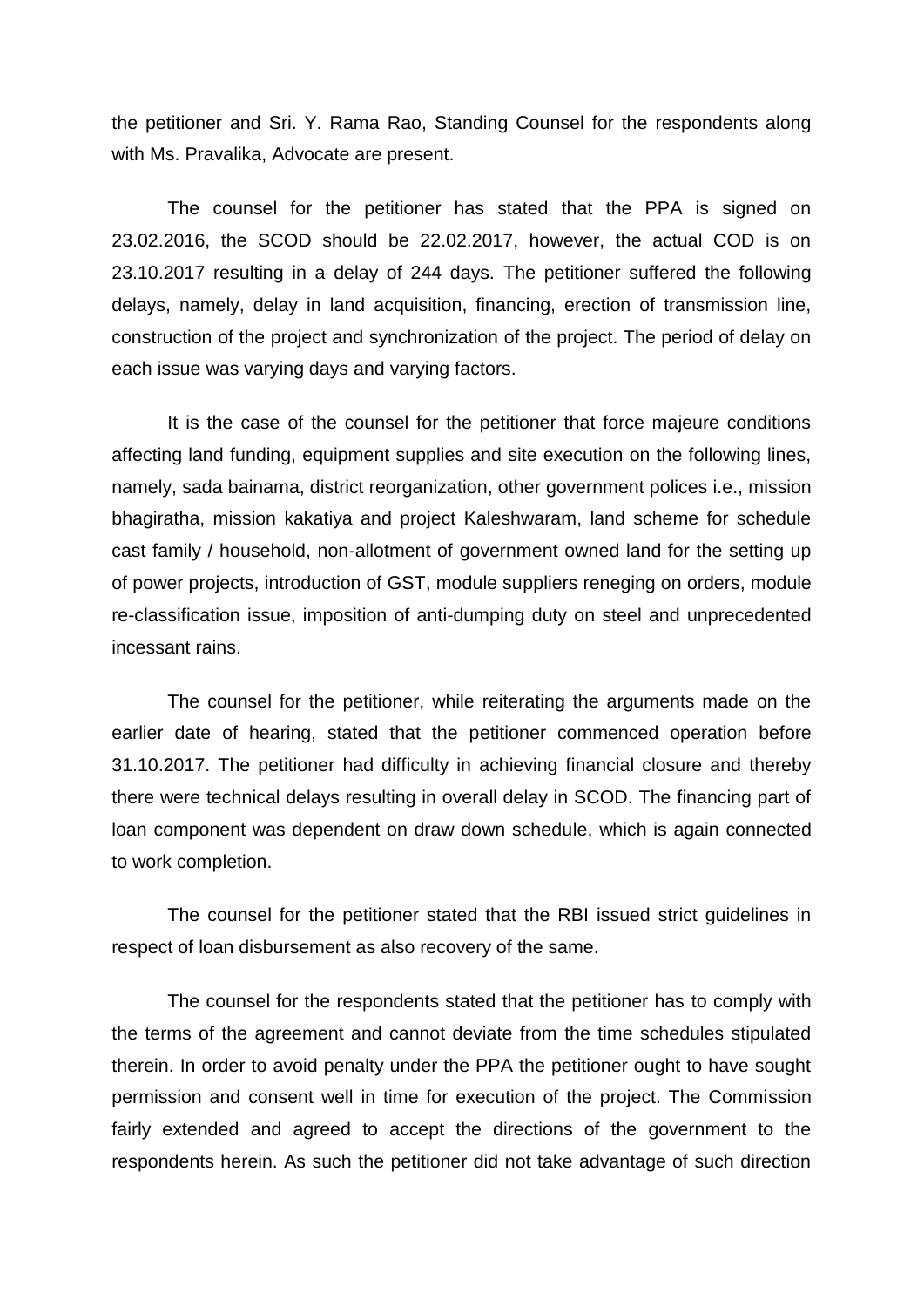since the direction itself came at the end of the period. The project which has been completed within the period accepted by the Commission has avoided payment of penalty.

The counsel for the respondents stated that the petitioner cannot take advantage or claim benefit merely because, the respondents did not issue or initiate any action towards termination of the agreement. Infact, in some of the cases, the respondents were ready to issue notices as the project by this time has completed the mandatory period of 17 or 21 months allowed under the PPA that is the SCOD period and the penalty period respectively. In the meantime the government intervened and directed the respondents to extend the period of completion of the project. Nevertheless, the petitioner ought to have pursued and completed the formalities as expeditiously as possible in terms of the PPA. Now as the petitioner is before the Commission, the force majeure conditions are not satisfying the provision in the PPA. The same may be considered by the Commission. The Commission may assess the need for extending the SCOD.

The counsel for the petitioner stated that by implied action the government allowed extension of SCOD till 30.06.2017 and later upto 31.10.2017, thereby accepting that there existed force majeure conditions.

Having heard the arguments of the counsel for parties, the matter is reserved for orders.

 Sd/- Chairman

### O. P. No. 33 of 2018

## M/s. Mytrah Adarsh Power Private Ltd. Vs. TSDISCOMs & Spl. Chief Secretary to Energy Department

Petition filed seeking orders for granting extension of time for SCOD for (274) days

Sri. Hemanth Sahai, Senior Counsel along with Ms. Mazag Andrabi, Advocate along with Sri. Varun Kapur, Advocate representing Sri. Challa Gunaranjan, Advocate for the petitioner and Sri. Y. Rama Rao, Standing Counsel for the respondents along with Ms. Pravalika, Advocate are present.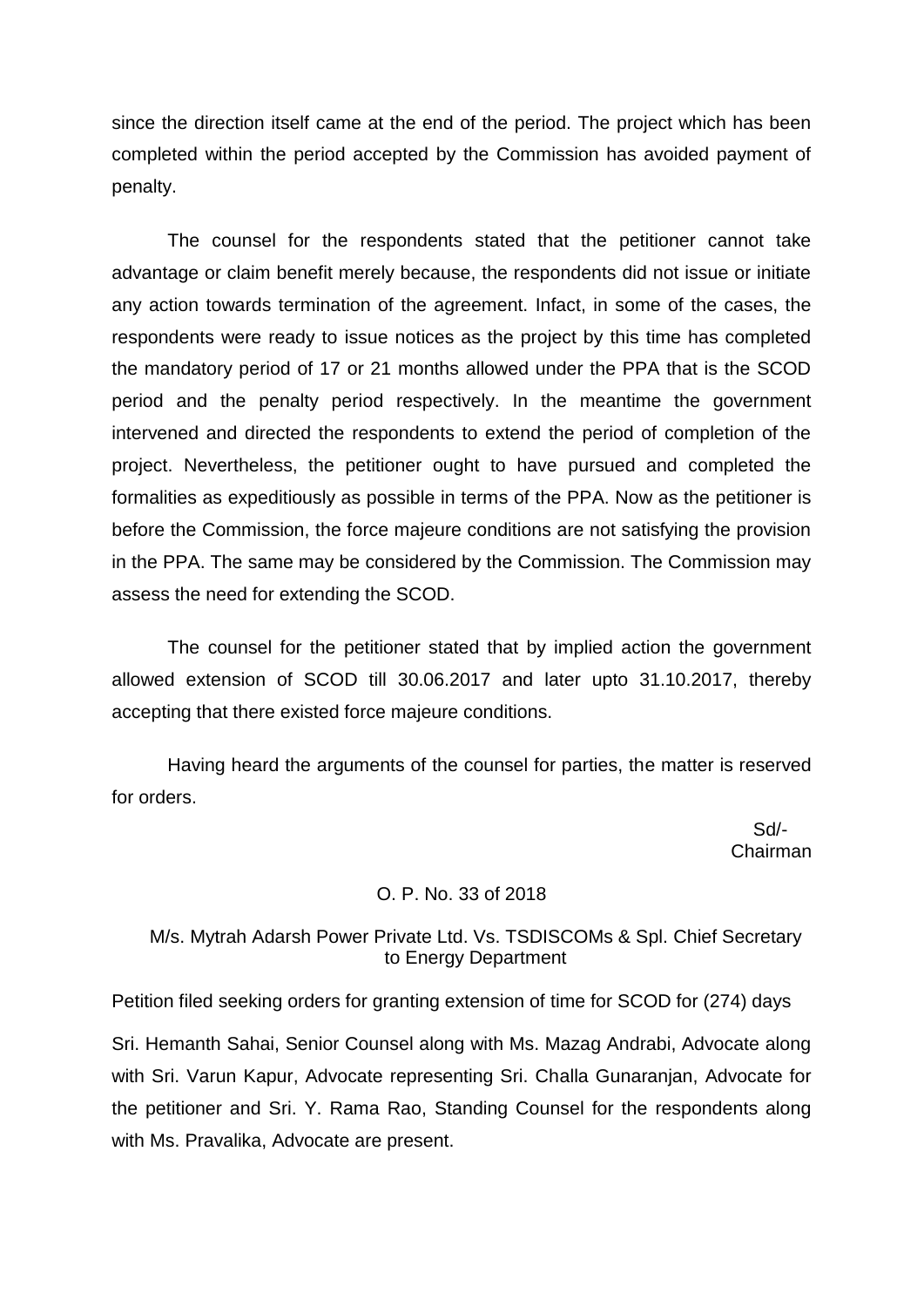The counsel for the petitioner has sought adjournment on the ground that certain details are required to be ascertained from the party as also to assist the Commission necessary table explaining the factual details has to be prepared on the lines it has been filed in other original petitions. The counsel for the respondents has no objection as in certain cases the respondents have also to collect information from other sources other than the respondents. Considering the above submissions of the counsel for the parties, the matter is adjourned.

Call on 25.08.2018 at 11.00 A.M.

 Sd/- Chairman

#### O. P. No. 34 of 2018

M/s. Mytrah Abhinav Power Pvt. Ltd. Vs. TSDISCOMs &Spl. Chief Secretary

Petition filed seeking orders for granting extension of time for SCOD for (129) days Sri. Hemanth Sahai, Senior Counsel along with Ms. Mazag Andrabi, Advocate along with Sri. Varun Kapur, Advocate representing Sri. Challa Gunaranjan, Advocate for the petitioner and Sri. Y. Rama Rao, Standing Counsel for the respondents along with Ms. Pravalika, Advocate are present.

The counsel for the petitioner has stated that the PPA is signed on 23.02.2016, the SCOD should be 22.02.2017, however, the actual COD is on 30.06.2017 resulting in a delay of 129 days. The petitioner suffered the following delays, namely, delay in erection of transmission line and construction of the project. The period of delay on each issue was varying days and varying factors.

It is the case of the counsel for the petitioner that force majeure conditions affecting land funding, equipment supplies and site execution on the following lines, namely, sada bainama, district reorganization, other government polices i.e., mission bhagiratha, mission kakatiya and project Kaleshwaram, land scheme for schedule cast family / household, non-allotment of government owned land for the setting up of power projects, introduction of GST, module suppliers reneging on orders, module re-classification issue, imposition of anti-dumping duty on steel and unprecedented incessant rains.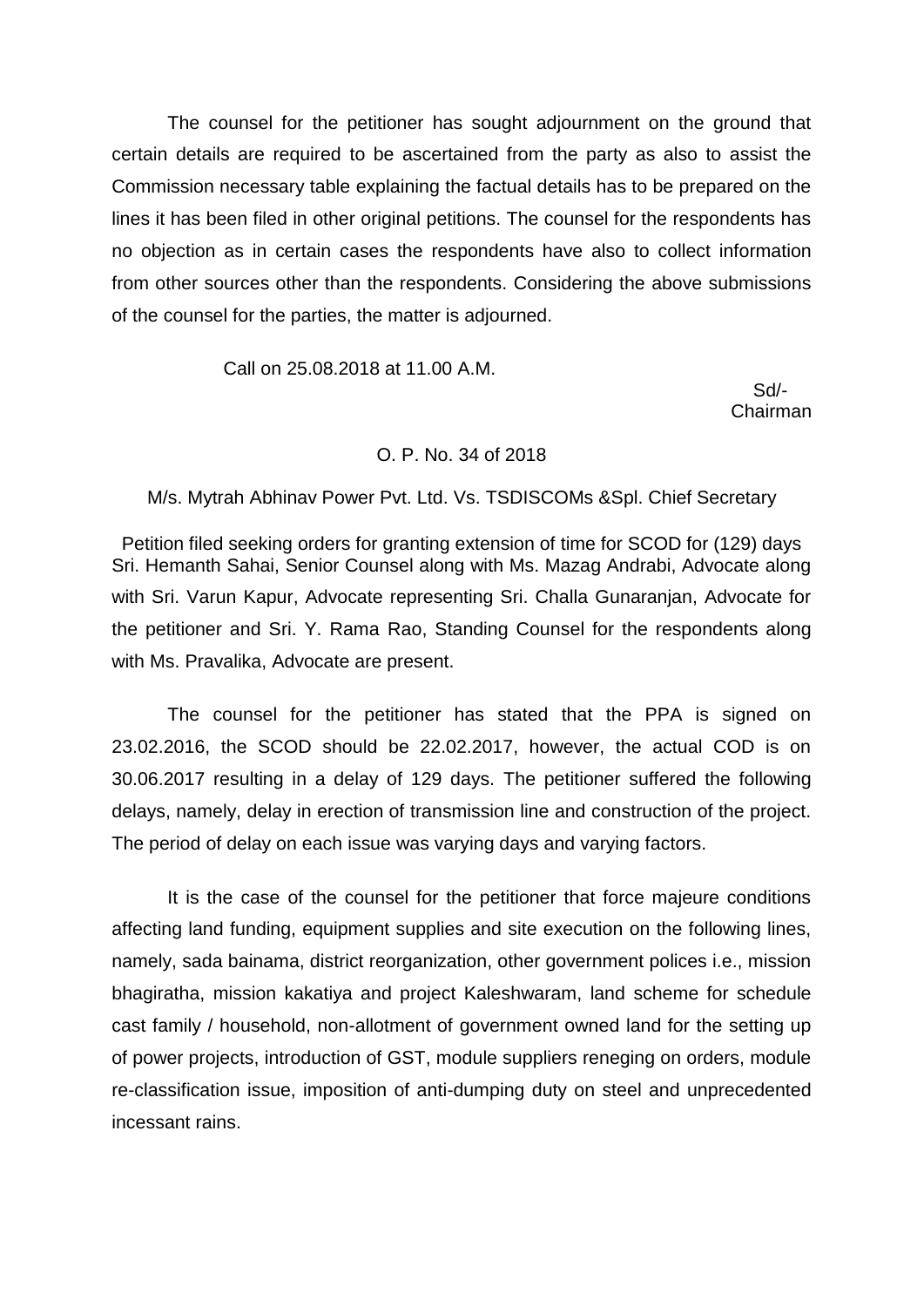The counsel for the petitioner, while reiterating the arguments made on the earlier date of hearing, stated that the petitioner commenced operation before 31.10.2017. The petitioner had difficulty in achieving financial closure and thereby there were technical delays resulting in overall delay in SCOD. The financing part of loan component was dependent on draw down schedule, which is again connected to work completion.

The counsel for the petitioner stated that the RBI issued strict guidelines in respect of loan disbursement as also recovery of the same.

The counsel for the respondents stated that the petitioner has to comply with the terms of the agreement and cannot deviate from the time schedules stipulated therein. In order to avoid penalty under the PPA the petitioner ought to have sought permission and consent well in time for execution of the project. The Commission fairly extended and agreed to accept the directions of the government to the respondents herein. As such the petitioner did not take advantage of such direction since the direction itself came at the end of the period. The project which has been completed within the period accepted by the Commission has avoided payment of penalty.

The counsel for the respondents stated that the petitioner cannot take advantage or claim benefit merely because, the respondents did not issue or initiate any action towards termination of the agreement. Infact, in some of the cases, the respondents were ready to issue notices as the project by this time has completed the mandatory period of 17 or 21 months allowed under the PPA that is the SCOD period and the penalty period respectively. In the meantime the government intervened and directed the respondents to extend the period of completion of the project. Nevertheless, the petitioner ought to have pursued and completed the formalities as expeditiously as possible in terms of the PPA. Now as the petitioner is before the Commission, the force majeure conditions are not satisfying the provision in the PPA. The same may be considered by the Commission. The Commission may assess the need for extending the SCOD.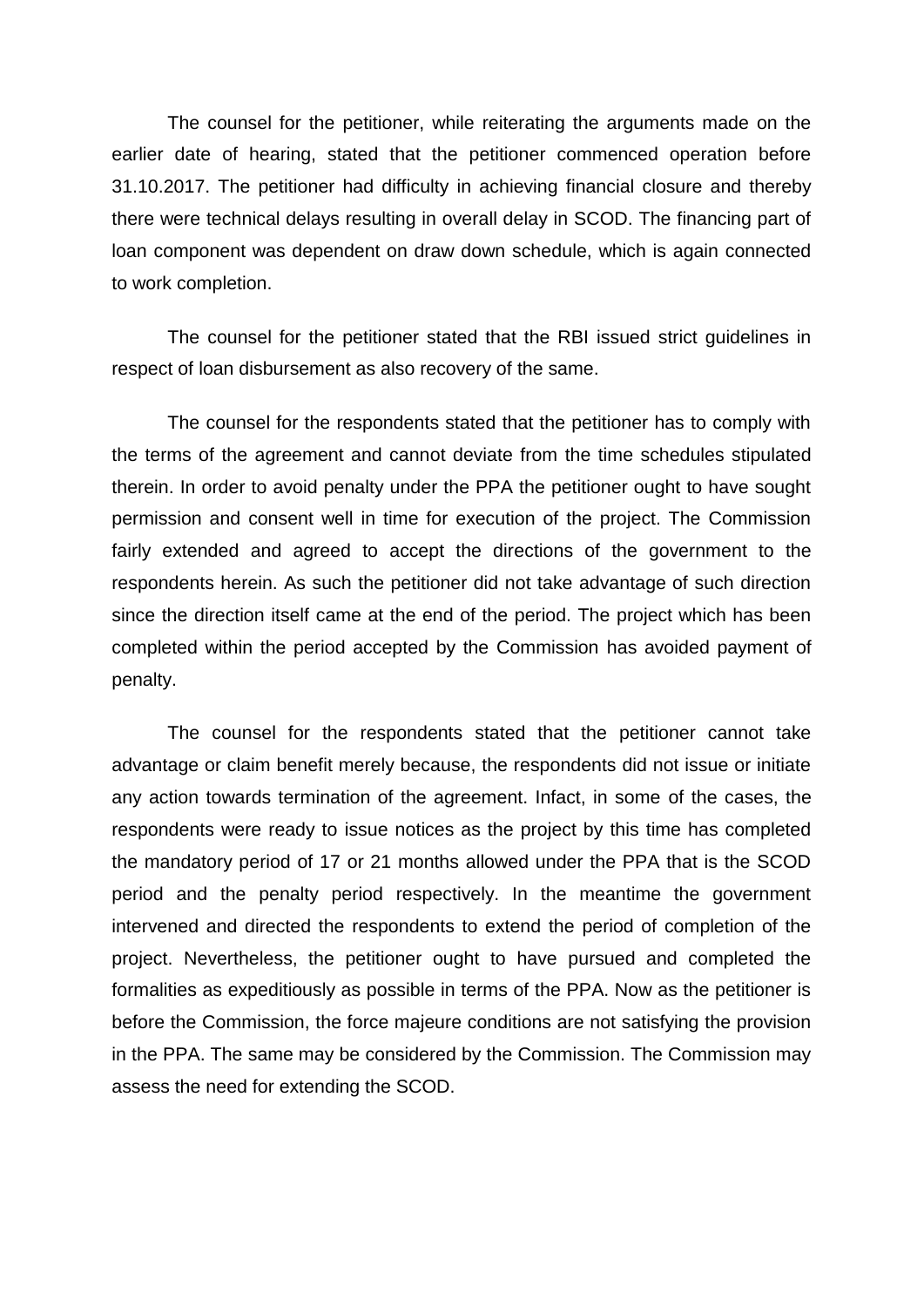The counsel for the petitioner stated that by implied action the government allowed extension of SCOD till 30.06.2017 and later upto 31.10.2017, thereby accepting that there existed force majeure conditions.

Having heard the arguments of the counsel for parties, the matter is reserved for orders.

 Sd/- Chairman

# O. P. No. 35 of 2018

M/s. Mytrah Abhinav Power Pvt. Ltd. Vs. TSDISCOMs &Spl. Chief Secretary Petition filed seeking orders for granting extension of time for SCOD for (274) days

Sri. Hemanth Sahai, Senior Counsel along with Ms. Mazag Andrabi, Advocate along with Sri. Varun Kapur, Advocate representing Sri. Challa Gunaranjan, Advocate for the petitioner and Sri. Y. Rama Rao, Standing Counsel for the respondents along with Ms. Pravalika, Advocate are present.

The counsel for the petitioner has sought adjournment on the ground that certain details are required to be ascertained from the party as also to assist the Commission necessary table explaining the factual details has to be prepared on the lines it has been filed in other original petitions. The counsel for the respondents has no objection as in certain cases the respondents have also to collect information from other sources other than the respondents. Considering the above submissions of the counsel for the parties, the matter is adjourned.

Call on 25.08.2018 at 11.00 A.M.

 Sd/- Chairman

> O. P. No. 37 of 2018 & I. A. No. 31 of 2018

M/s. Mytrah Agriya Power Pvt. Ltd. Vs. TSDISCOMs &Spl. Chief Secretary Petition filed seeking orders for granting extension of time for SCOD for (420) days I. A. filed seeking amendment in the prayer at paragraph 20 of the original petition.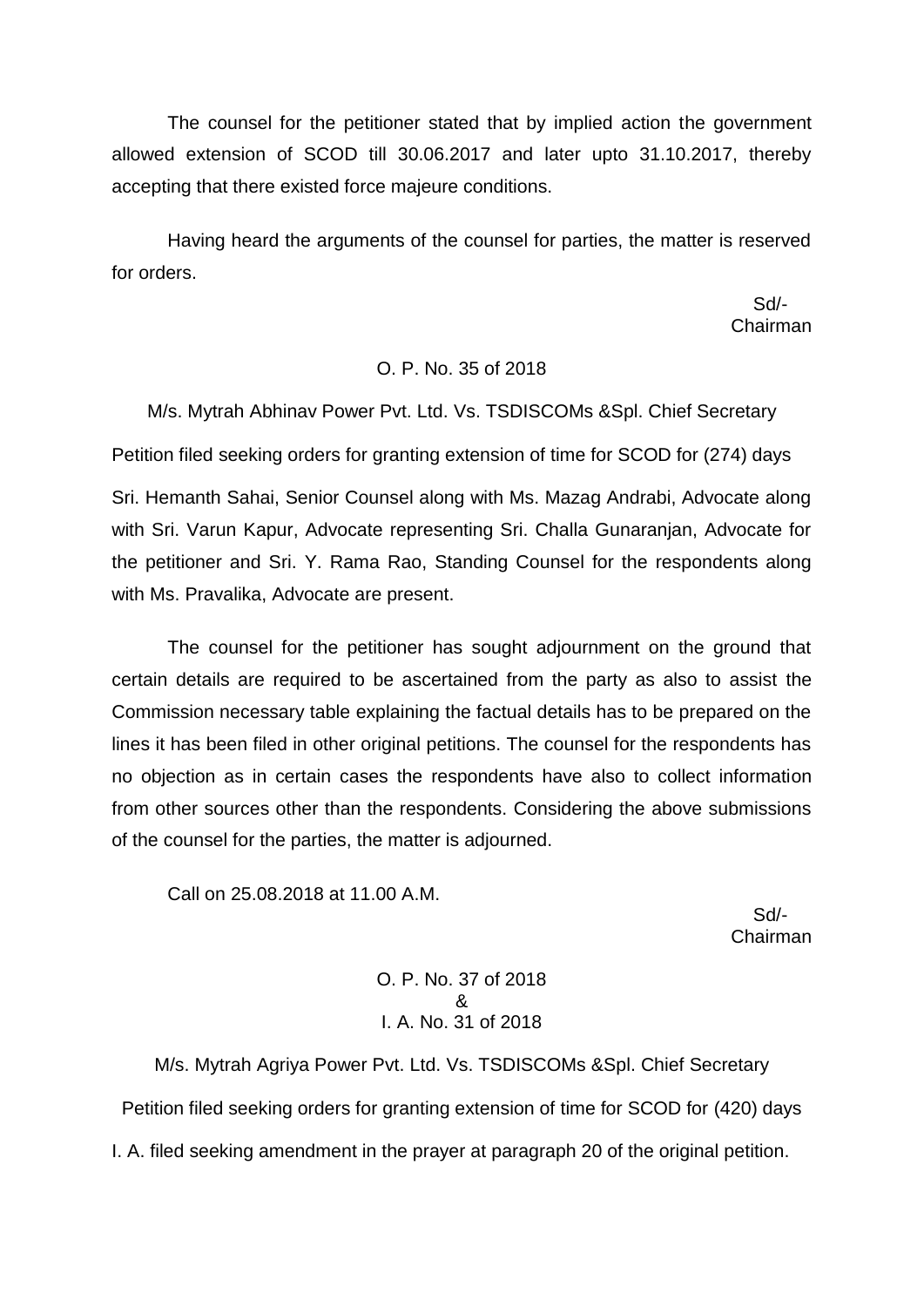Sri. Hemanth Sahai, Senior Counsel along with Ms. Mazag Andrabi, Advocate along with Sri. Varun Kapur, Advocate representing Sri. Challa Gunaranjan, Advocate for the petitioner and Sri. Y. Rama Rao, Standing Counsel for the respondents along with Ms. Pravalika, Advocate are present.

The counsel for the petitioner has stated that the PPA is signed on 08.03.2016, the SCOD should be 07.06.2017, however, the actual COD is on 16.05.2018 resulting in a delay of 344 days. The petitioner suffered the following delays, namely, delay in land acquisition, financing, erection of transmission line and construction of the project. The period of delay on each issue was varying days and varying factors.

It is the case of the counsel for the petitioner that force majeure conditions affecting land funding, equipment supplies and site execution on the following lines, namely, FM affecting land, funding, equipment supplies and site execution, sada bainamas, district reorganization, other government polices i.e., mission bhagiratha, mission kakatiya and project Kaleshwaram, land scheme for schedule cast family / household, non-allotment of government owned land for the setting up of power projects, demonetization, introduction of GST, module suppliers reneging on orders, module re-classification issue, imposition of anti-dumping duty on steel and unprecedented incessant rains.

The counsel for the petitioner, while reiterating the arguments made on the earlier date of hearing, stated that the petitioner had difficulty in achieving financial closure and thereby there were technical delays resulting in overall delay in SCOD. The financing part of loan component was dependent on draw down schedule, which is again connected to work completion.

The counsel for the petitioner stated that the RBI issued strict guidelines in respect of loan disbursement as also recovery of the same.

The counsel for the respondents stated that the petitioner has to comply with the terms of the agreement and cannot deviate from the time schedules stipulated therein. In order to avoid penalty under the PPA the petitioner ought to have sought permission and consent well in time for execution of the project. The Commission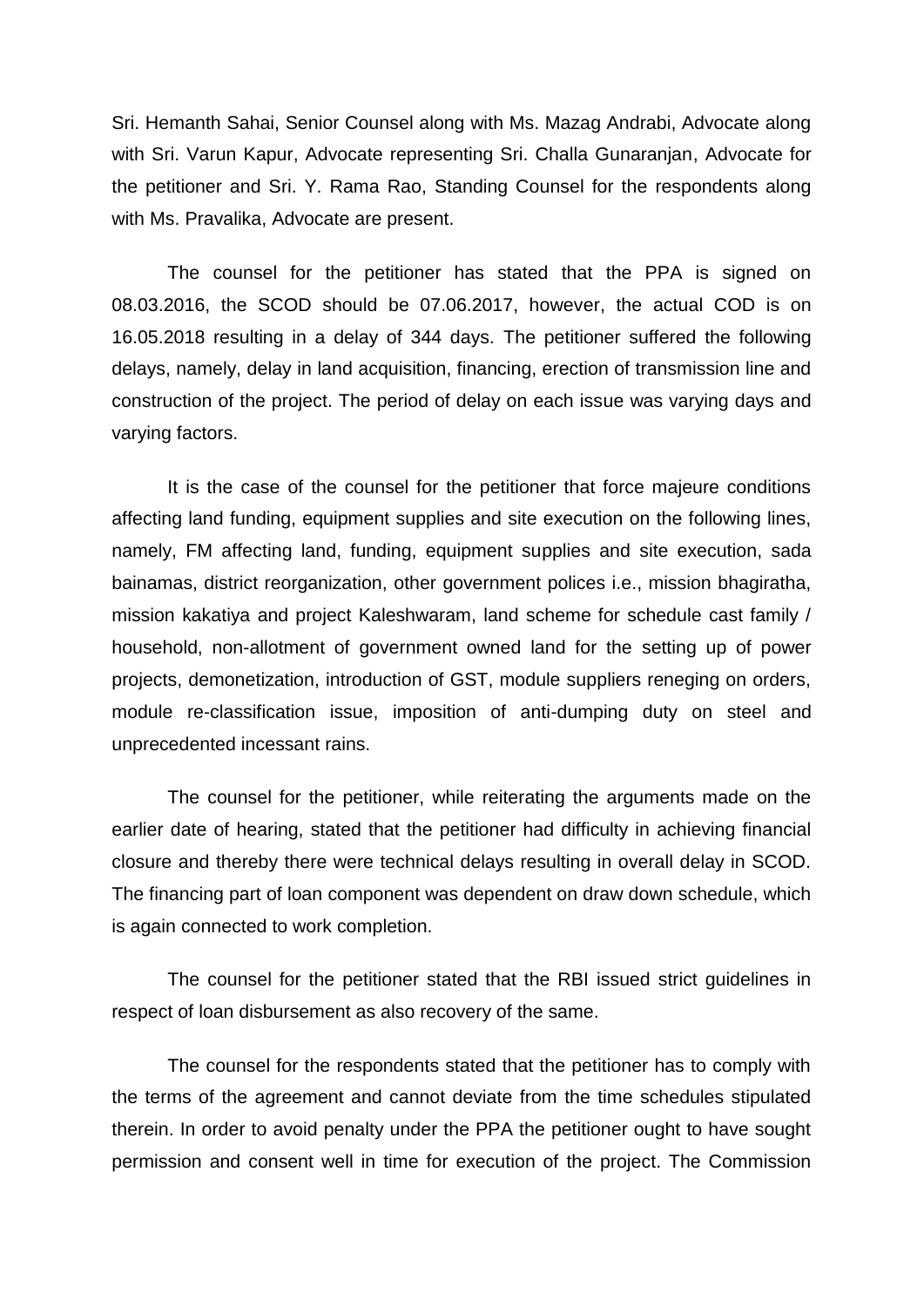fairly extended and agreed to accept the directions of the government to the respondents herein. As such the petitioner did not take advantage of such direction since the direction itself came at the end of the period. The project which has been completed within the period accepted by the Commission has avoided payment of penalty.

The counsel for the respondents stated that the petitioner cannot take advantage or claim benefit merely because, the respondents did not issue or initiate any action towards termination of the agreement. Infact, in some of the cases, the respondents were ready to issue notices as the project by this time has completed the mandatory period of 17 or 21 months allowed under the PPA that is the SCOD period and the penalty period respectively. In the meantime the government intervened and directed the respondents to extend the period of completion of the project. Nevertheless, the petitioner ought to have pursued and completed the formalities as expeditiously as possible in terms of the PPA. Now as the petitioner is before the Commission, the force majeure conditions are not satisfying the provision in the PPA. The same may be considered by the Commission. The Commission may assess the need for extending the SCOD.

The counsel for the petitioner stated that by implied action the government allowed extension of SCOD till 30.06.2017 and later upto 31.10.2017, thereby accepting that there existed force majeure conditions. As stated earlier, as the petitioner's project is required to be synchronized pending the decision of the extension of SCOD by this Commission, it is necessary to protect the interest of the petitioner in safeguarding the investment made. The absence of synchronization of the project after completion denudes the benefit of installation of equipment and the equipment itself may get deteriorated having been kept idle. There is no loss to the respondents in synchronizing the project as also it will be in terms of the orders of the Hon'ble ATE.

The counsel for the petitioner has also relied on the judgment of the Hon'ble Supreme Court insofar as granting of interim order by assessing the balance of convenience. It is the case of the petitioner that no prejudice will be caused to the respondents, if interim directions are given for synchronization of the project, as it would avoid the necessity of taking protective steps of the machinery and equipment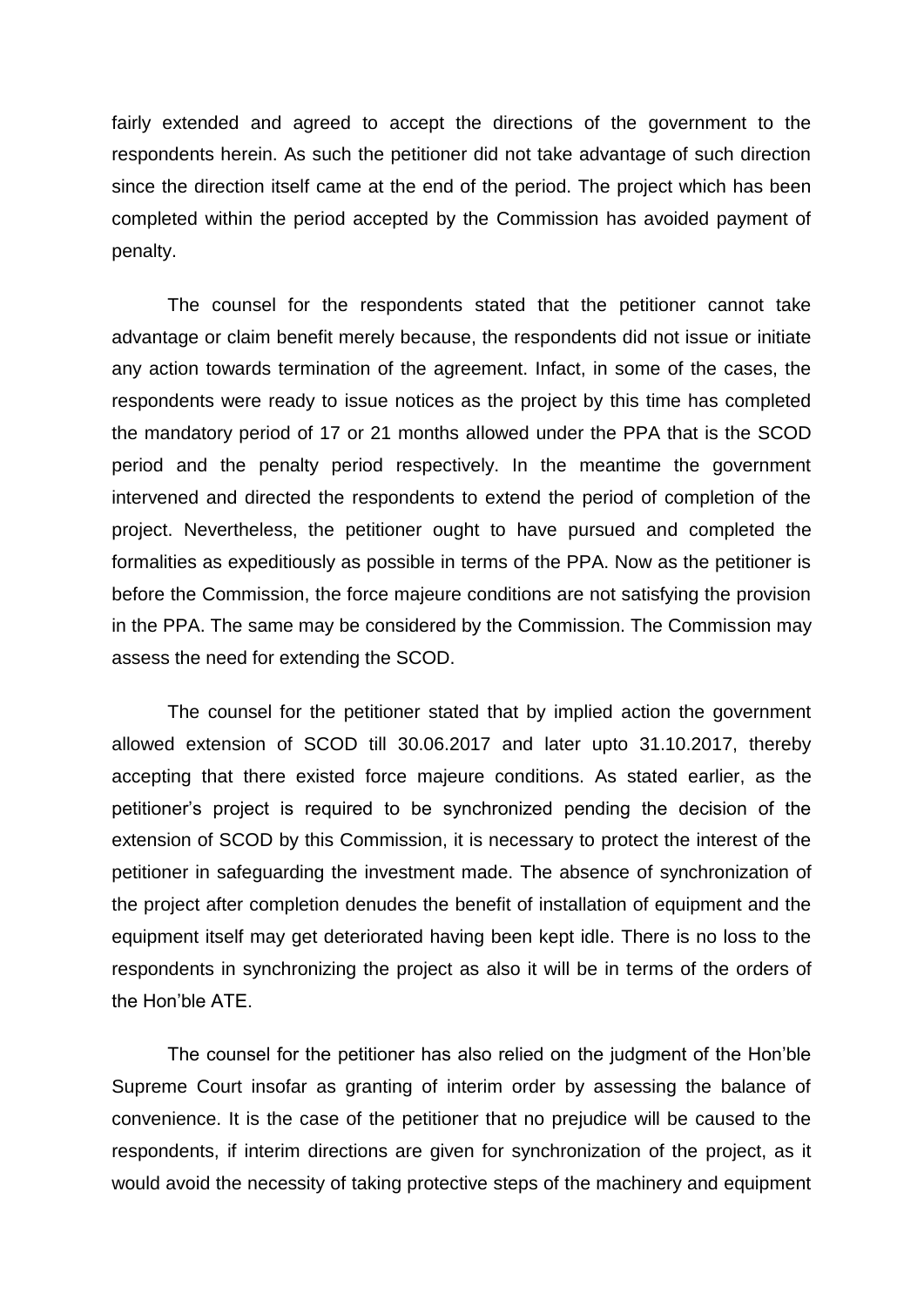from deterioration as they are put in use. It is just and necessary that the project be directed to be synchronized pending disposal of the petition. Though no specific prayer is made in the petition or by way of application such an order can be passed by the Commission. The I. A. filed by the petitioner is with reference to the amendment of a prayer, which is not being argued now and the Commission may hear the same alongwith the main petition.

The counsel for the respondents, at this stage, sought to oppose the grant of any order in favour of the petitioner including the synchronization of the project pending disposal of the petition as the Commission is in any case, will be hearing the main petition and dispose it off in a short period. It is also pointed out that the project has been delayed hopelessly and the respondent DISCOM was in the process of issuing notice of termination of the agreement. It is his case that at any rate without considering the merits and demerits of the reasons offered by the petitioner for delay in synchronization of the project are required to be examined finally. Absence of such examination does not cause balance of convenience in favour of the petitioner and a direction to the respondents to synchronize the project.

In view of the elaborate argument insofar as the request for the interim order, the petition is reserved for considering granting of or otherwise interim orders with regard to synchronization of the plant. The main petition alongwith the I.A. stands adjourned.

Call on 25.08.2018 at 11.00 A.M.

 Sd/- Chairman

### O. P. No. 38 of 2018

M/s. Mytrah Agriya Power Pvt. Ltd. Vs. TSDISCOMs &Spl. Chief Secretary Petition filed seeking orders for granting extension of time for SCOD for (436) days

Sri. Hemanth Sahai, Senior Counsel along with Ms. Mazag Andrabi, Advocate along with Sri. Varun Kapur, Advocate representing Sri. Challa Gunaranjan, Advocate for the petitioner and Sri. Y. Rama Rao, Standing Counsel for the respondents along with Ms. Pravalika, Advocate are present.